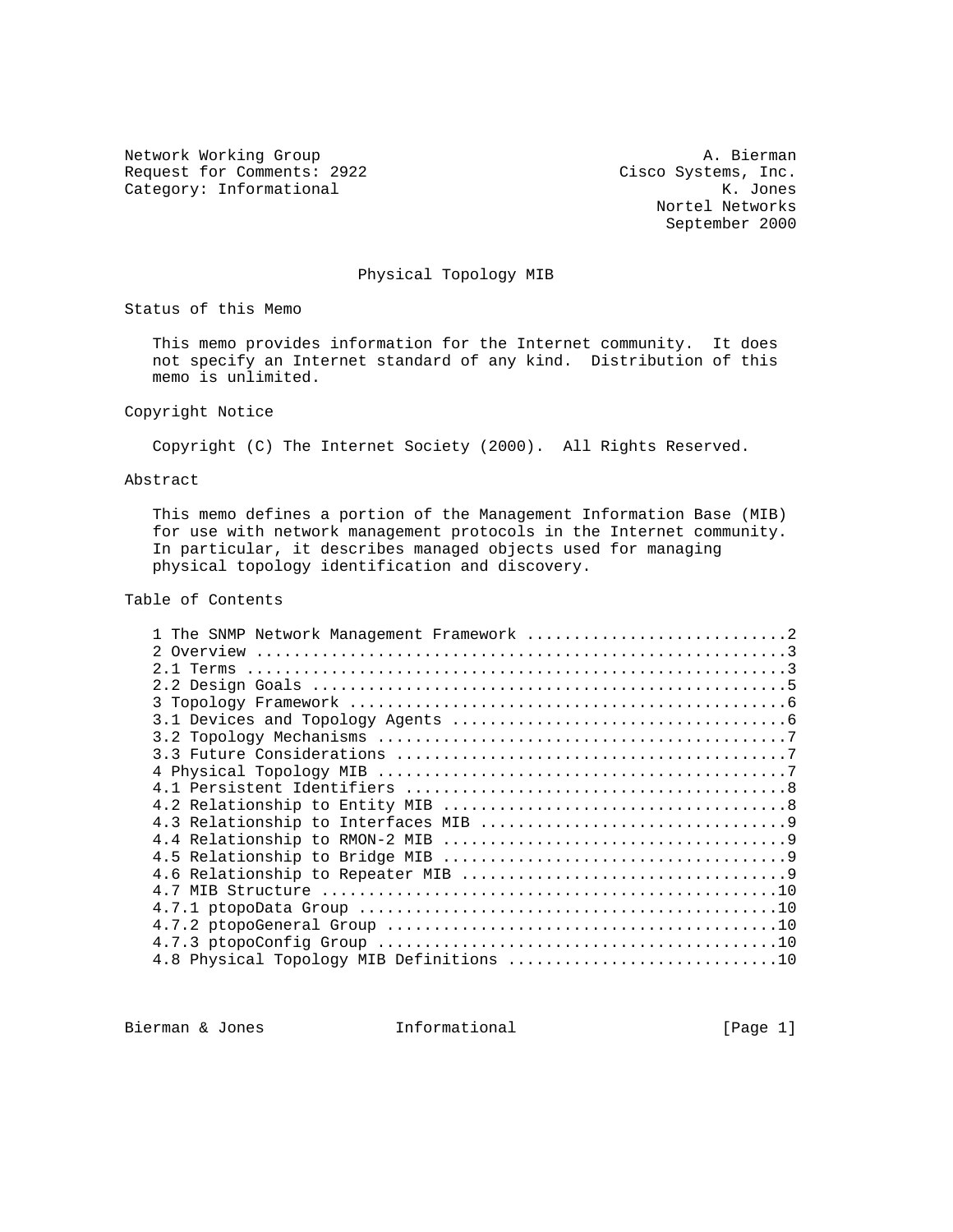1. The SNMP Network Management Framework

 The SNMP Management Framework presently consists of five major components:

- o An overall architecture, described in RFC 2571 [RFC2571].
- o Mechanisms for describing and naming objects and events for the purpose of management. The first version of this Structure of Management Information (SMI) is called SMIv1 and described in STD 16, RFC 1155 [RFC1155], STD 16, RFC 1212 [RFC1212] and RFC 1215 [RFC1215]. The second version, called SMIv2, is described in STD 58, RFC 2578 [RFC2578], STD 58, RFC 2579 [RFC2579] and STD 58, RFC 2580 [RFC2580].
- o Message protocols for transferring management information. The first version of the SNMP message protocol is called SNMPv1 and described in STD 15, RFC 1157 [RFC1157]. A second version of the SNMP message protocol, which is not an Internet standards track protocol, is called SNMPv2c and described in RFC 1901 [RFC1901] and RFC 1906 [RFC1906]. The third version of the message protocol is called SNMPv3 and described in RFC 1906 [RFC1906], RFC 2572 [RFC2572] and RFC 2574 [RFC2574].
- Protocol operations for accessing management information. The first set of protocol operations and associated PDU formats is described in STD 15, RFC 1157 [RFC1157]. A second set of protocol operations and associated PDU formats is described in RFC 1905 [RFC1905].
- o A set of fundamental applications described in RFC 2573 [RFC2573] and the view-based access control mechanism described in RFC 2575 [RFC2575].

 A more detailed introduction to the current SNMP Management Framework can be found in RFC 2570 [RFC2570].

 Managed objects are accessed via a virtual information store, termed the Management Information Base or MIB. Objects in the MIB are defined using the mechanisms defined in the SMI.

Bierman & Jones 1nformational (Page 2)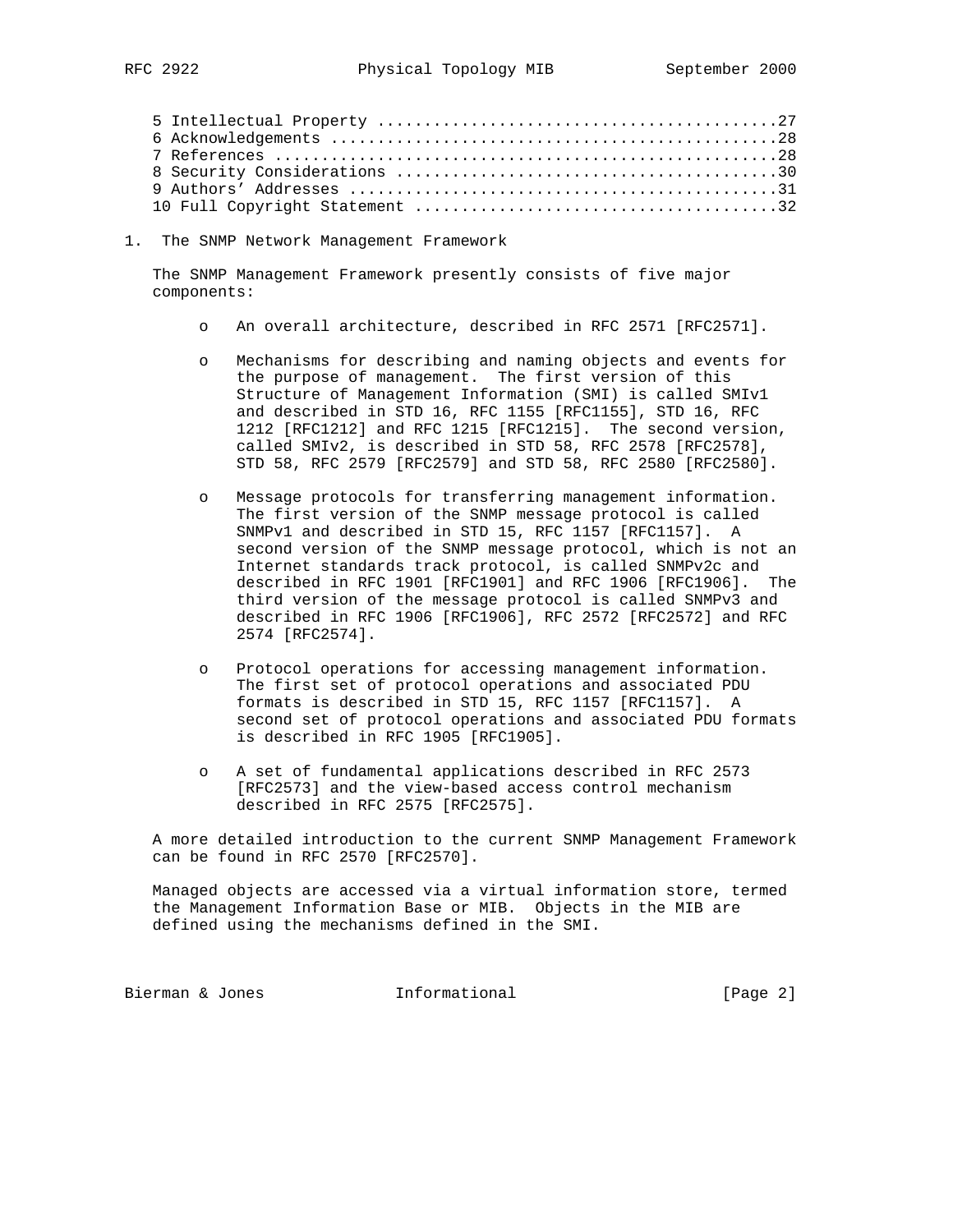This memo specifies a MIB module that is compliant to the SMIv2. A MIB conforming to the SMIv1 can be produced through the appropriate translations. The resulting translated MIB must be semantically equivalent, except where objects or events are omitted because no translation is possible (use of Counter64). Some machine readable information in SMIv2 will be converted into textual descriptions in SMIv1 during the translation process. However, this loss of machine readable information is not considered to change the semantics of the MIB.

2. Overview

 There is a need for a standardized means of representing the physical network connections pertaining to a given management domain. The Physical Topology MIB (PTOPO-MIB) provides a standard way to identify connections between network ports and to discover network addresses of SNMP agents containing management information associated with each port.

 A topology mechanism is used to discover the information required by the PTOPO-MIB. There is a need for a standardized topology mechanism to increase the likelihood of multi-vendor interoperability of such physical topology management information. The PTOPO-MIB does not, however, specify or restrict the discovery mechanism(s) used for an implementation of the PTOPO-MIB. Topology mechanisms exist for certain media types (such as FDDI) and proprietary mechanisms exist for other media such as shared media Ethernet, switched Ethernet, and Token Ring. Rather than specifying mechanisms for each type of technology, the PTOPO-MIB allows co-existence of multiple topology mechanisms. The required objects of the PTOPO-MIB define the core requirements for any topology mechanism.

 The scope of the physical topology (PTOPO) mechanism is the identification of connections between two network ports. Network addresses of SNMP agents containing management information associated with each port can also be identified.

# 2.1. Terms

Some terms are used throughout this document:

Physical Topology

 Physical topology represents the topology model for layer 1 of the OSI stack - the physical layer. Physical topology consists of identifying the devices on the network and how they are physically interconnected. By definition of this document, physical topology does not imply a physical relationship between ports on the same device. Other means exist for

Bierman & Jones (Page 3)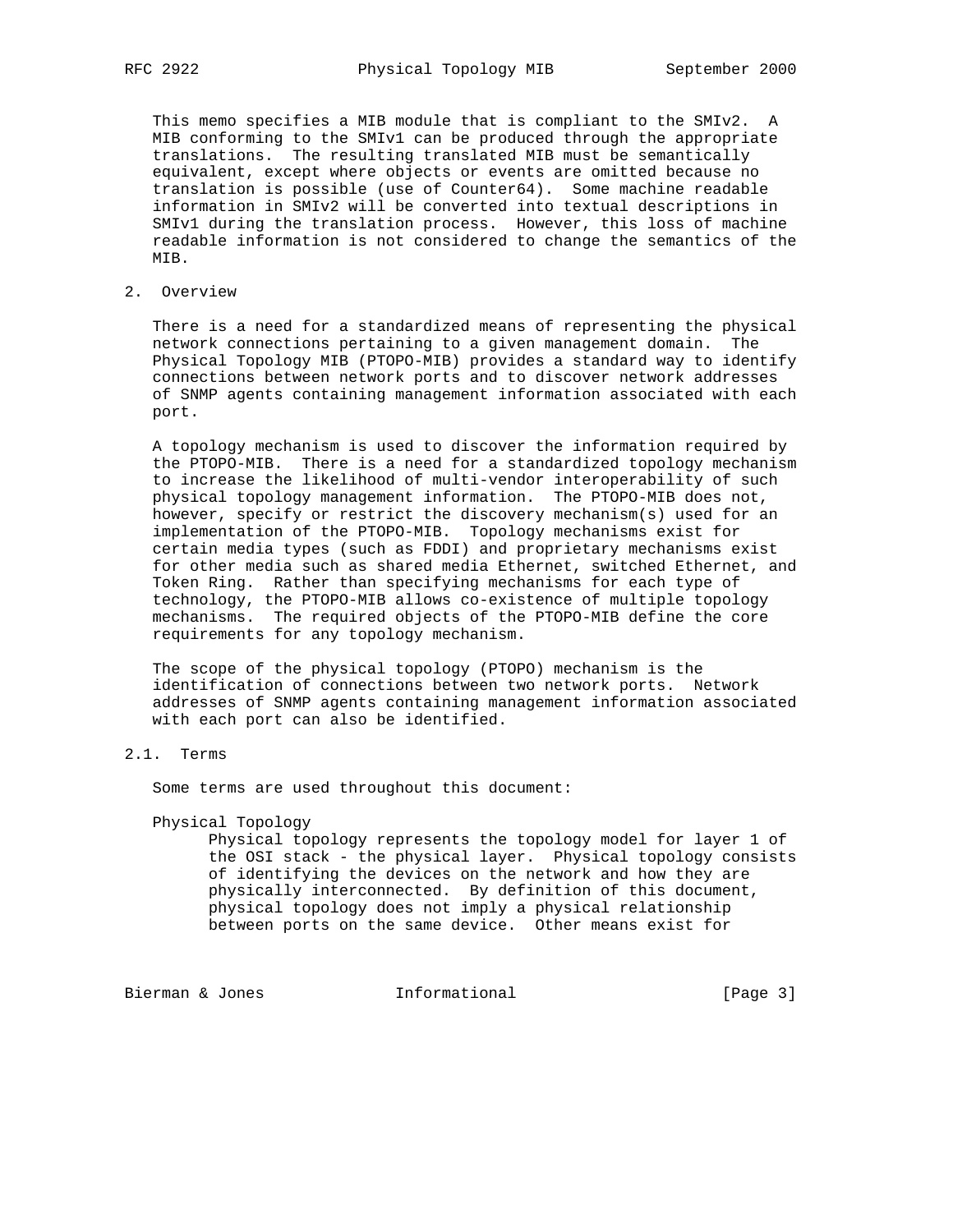determining these relationships (e.g., Entity MIB [RFC2737]) exist for determining these relationships. Note that physical topology is independent of logical topology, which associates ports based on higher layer attributes, such as network layer address.

#### Chassis

 A chassis is a physical component which contains other physical components. It is identified by an entPhysicalEntry with an entPhysicalClass value of 'chassis(3)' and an entPhysicalContainedIn value of zero. A chassis identifier consists of a globally unique SnmpAdminString.

Local Chassis

 The particular chassis containing the SNMP agent implementing the PTOPO MIB.

### Port

 A port is a physical component which can be connected to another port through some medium. It is identified by an entPhysicalEntry with an entPhysicalClass value of 'port(10)'. A port identifier consists of an SnmpAdminString which must be unique within the context of the chassis which contains the port.

Connection Endpoint

 A connection endpoint consists of a physical port, which is contained within a single physical chassis.

#### Connection Endpoint Identifier

 A connection endpoint is identified by a globally unique chassis identifier and a port identifier unique within the associated chassis.

# Connection

 A connection consists of two physical ports, and the attached physical medium, configured for the purpose of transferring network traffic between the ports. A connection is identified by its endpoint identifiers.

Non-local Connection

 A connection for which neither endpoint is located on the local chassis.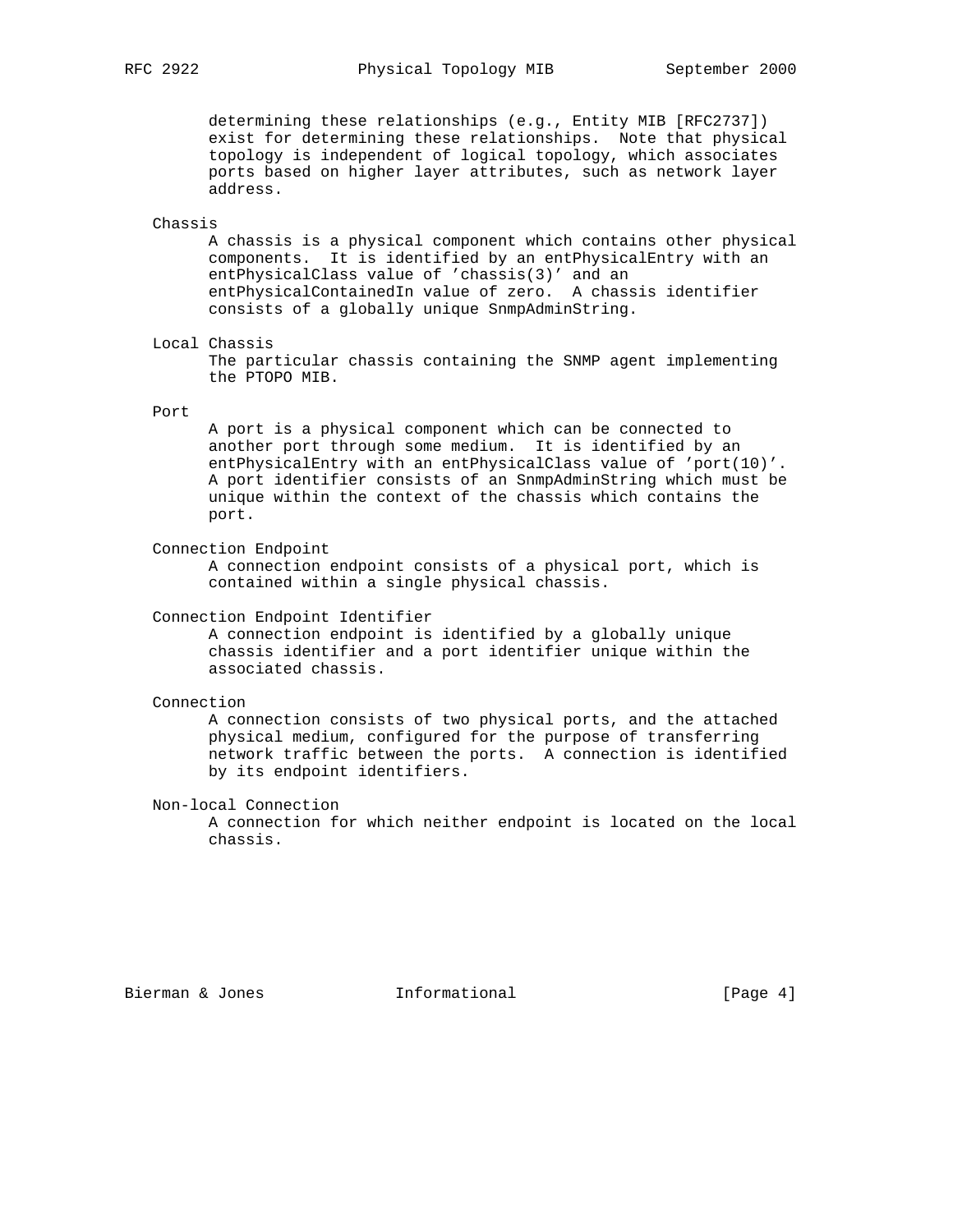#### Cloud

 A cloud identifies a portion of the topology for which insufficient information is known to completely infer the interconnection of devices that make up that portion of the topology.

2.2. Design Goals

 Several factors influenced the design of this physical topology function:

- Simplicity

 The physical topology discovery function should be as simple as possible, exposing only the information needed to identify connection endpoints and the SNMP agent(s) associated with each connection endpoint.

- Completeness

 At least one standard discovery protocol capable of supporting the standard physical topology MIB must be defined. Multi vendor interoperability will not be achievable unless a simple and extensible discovery protocol is available. However, the PTOPO MIB should not specify or restrict the topology discovery mechanisms an agent can use.

- No Functional Overlap

 Existing standard MIBs should be utilized whenever possible. Physical topology information is tightly coupled to functionality found in the Interfaces MIB [RFC2233] and Entity MIB [RFC2737]. New physical topology MIB objects should not duplicate these MIBs.

- Identifier Stability

 Connection endpoint identifiers must be persistent (i.e. stable across device reboots). Dynamic primary key objects like ifIndex and entPhysicalIndex are not suitable for table indices in a physical topology MIB that is replicated and distributed throughout a managed system.

 - Identifier Flexibility Persistent string-based component identifiers should be supported from many sources. Chassis identifiers may be found in the Entity MIB [RFC2737], and port identifiers may be found in the Interfaces MIB [RFC2233] or Entity MIB [RFC2737].

Bierman & Jones **Informational Example 1** [Page 5]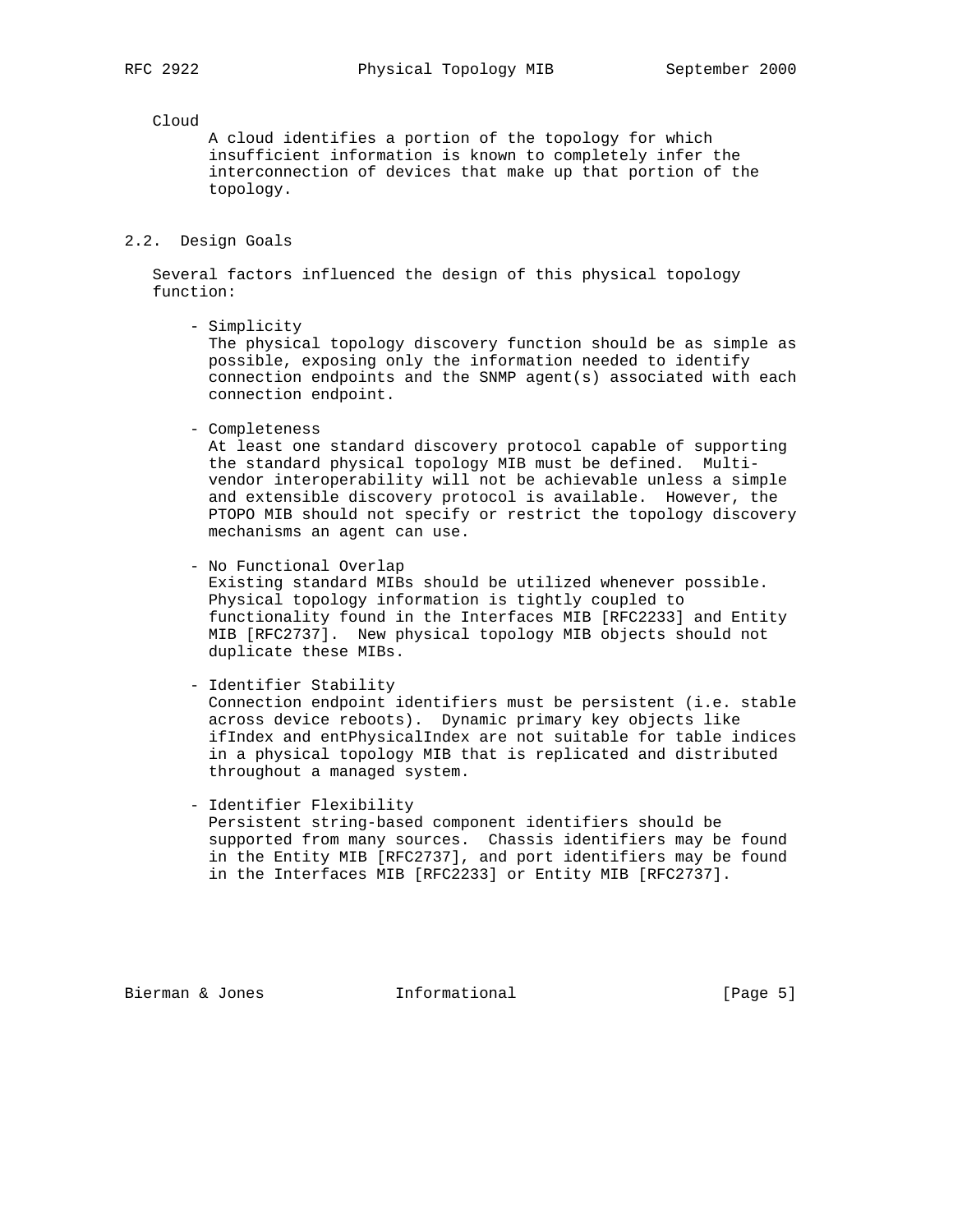- - Partial Topology Support

 Physical topology data for remote components may only be partially available to an agent. An enumerated INTEGER hierarchy of component identifier types allows for incomplete physical connection identifier information to be substituted with secondary information such as unicast source MAC address or network address associated with a particular port. A PTOPO Agent maintains information derived from the 'best' source of information for each connection. If a 'better' identifier source is detected, the PTOPO entries are updated accordingly. It is an implementation specific matter whether a PTOPO agent replaces 'old' entries or retains them, however an agent must remove information known to be incorrect.

- Low Polling Impact

 Physical topology polling should be minimized through techniques such as TimeFiltered data tables (from RMON-2 [RFC2021]), and last-change notifications.

3. Topology Framework

This section describes the physical topology framework in detail.

3.1. Devices and Topology Agents

 The network devices, along with their physical connectivity, make up the physical topology. Some of these devices (but maybe not all) provide management agents that report their local physical topology information to a manager via the physical topology MIB.

 These devices include communication infrastructure devices, such as hubs, switches, and routers, as well as 'leaf' devices such as workstations, printers, and servers. Generally, user data passes through infrastructure devices while leaf devices are sources and sinks of data. Both types of devices may implement the physical topology MIB, although implementation within leaf devices is much less critical.

 Each managed device collects physical topology information from the network, based on the topology mechanism(s) it is configured to use. The data represents this agent's local view of the physical network. Part of the topology data collected must include the identification of other local agents which may contain additional topology information. The definition of 'local' varies based on the topology mechanism or mechanisms being used.

Bierman & Jones 1nformational (Page 6)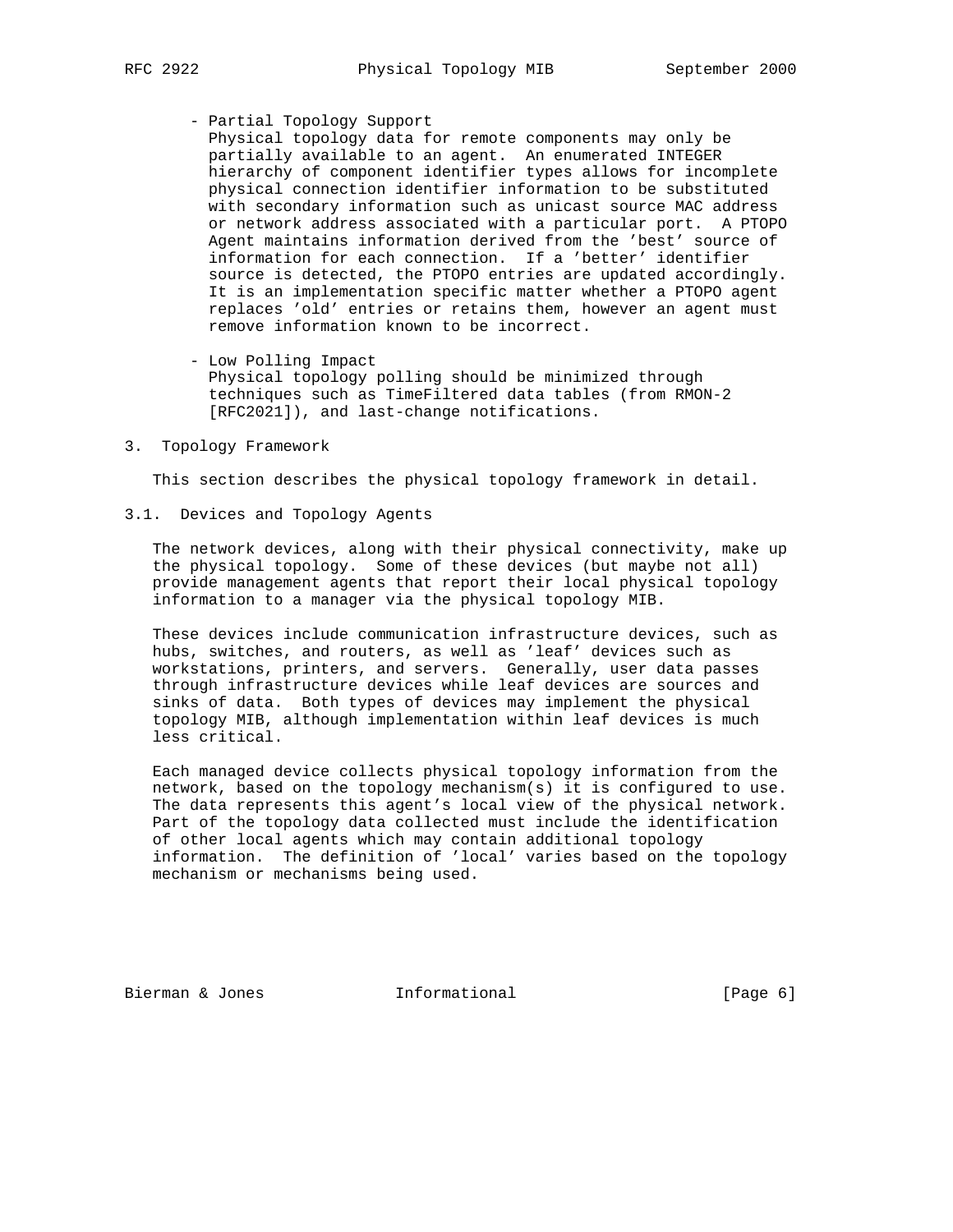# 3.2. Topology Mechanisms

 A topology mechanism is a means, possibly requiring some sort of protocol, by which devices determine topology information. The topology mechanism must provide sufficient information to populate the MIB described later in this document.

 Topology mechanisms can be active or passive. Active mechanisms require a device to send and receive topology protocol packets. These packets provide the device ID of the source of the packet and may also indicate out which port the packet was transmitted. When receiving these packets, devices typically are required to identify on which port that packet was received.

 Passive mechanisms take advantage of data on the network to populate the topology MIB. By maintaining a list of device identifiers seen on each port of all devices in a network, it is possible to populate the PTOPO-MIB.

 Many instances of a particular topology mechanism may be in use on a given network, and many different mechanisms may be employed. In some cases, multiple mechanisms may overlap across part of the physical topology with individual ports supporting more than one topology mechanism. In general, this simply allows the port to collect more robust topology information. Agents may need to be configured so that they know which mechanism(s) are in use on any given portion of the network.

 Most topology mechanisms need to be bounded to a subset of the network to contain their impact on the network and limit the size of topology tables maintained by the agent. Topology mechanisms are often naturally bounded by the media on which they run (e.g. FDDI topology mechanism) or by routers in the network that intentionally block the mechanism from crossing into other parts of the network.

# 3.3. Future Considerations

 While the framework presented here is focused on physical topology, it may well be that the topology mechanisms and MIB described could be extended to include logical topology information as well. That is not a focus of this memo.

4. Physical Topology MIB

This section describes and defines the Physical Topology MIB.

Bierman & Jones 1nformational (Page 7)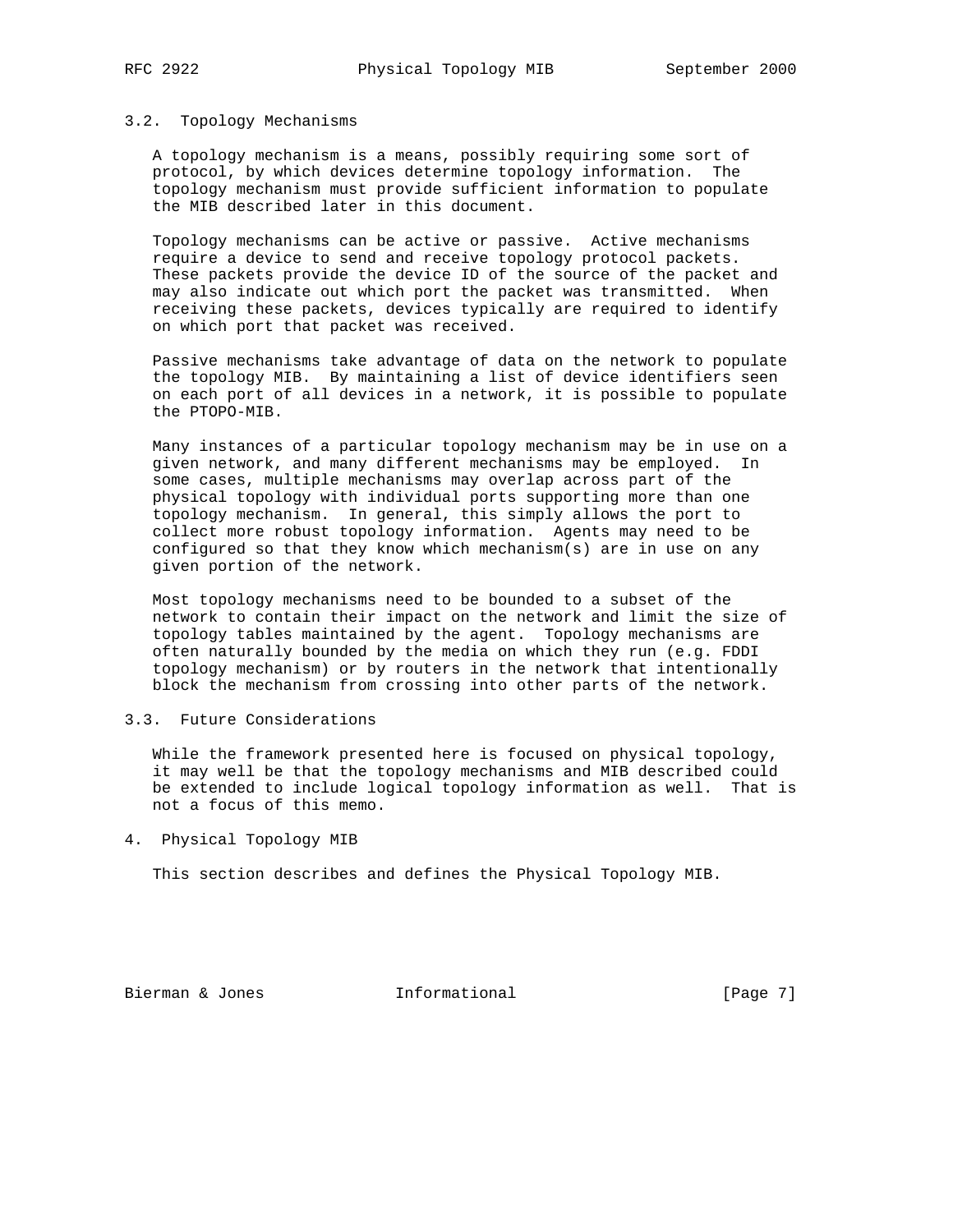# 4.1. Persistent Identifiers

 The PTOPO MIB utilizes non-volatile identifiers to distinguish individual chassis and port components. These identifiers are associated with external objects in order to relate topology information to the existing managed objects.

 In particular, an object from the Entity MIB [RFC2737] or Interfaces MIB [RFC2233] can be used as the 'reference-point' for a connection component identifier.

 The Physical Topology MIB uses two identifier types pertaining to the PTOPO MIB:

- globally unique chassis identifiers.
- port identifiers; unique only within the chassis which contains the port.

 Identifiers are stored as OCTET STRINGs, which are limited to 32 bytes in length, This supports flexible naming conventions and constrains the non-volatile storage requirements for an agent.

# 4.2. Relationship to Entity MIB

 The first version of the Entity MIB [RFC2037] allows the physical component inventory and hierarchy to be identified. However, this MIB does not provide persistent component identifiers, which are required for the PTOPO MIB. Therefore, version 2 of the Entity MIB [RFC2737] is required to support that feature. Specifically, the entPhysicalAlias object is utilized as a persistent chassis identifier.

 For agents implementing the PTOPO MIB, this new object must be used to represent the chassis identifier. Port identifiers can be based on the entPhysicalAlias object associated with the port, but only if the port is not represented as an interface in the ifXTable.

 Implementation of the entPhysicalGroup [RFC2737] and the entPhysicalAlias object [RFC2737] are mandatory for SNMP agents which implement the PTOPO MIB. No other objects must be implemented from these MIBs to support the physical topology function.

Bierman & Jones 1nformational (Page 8)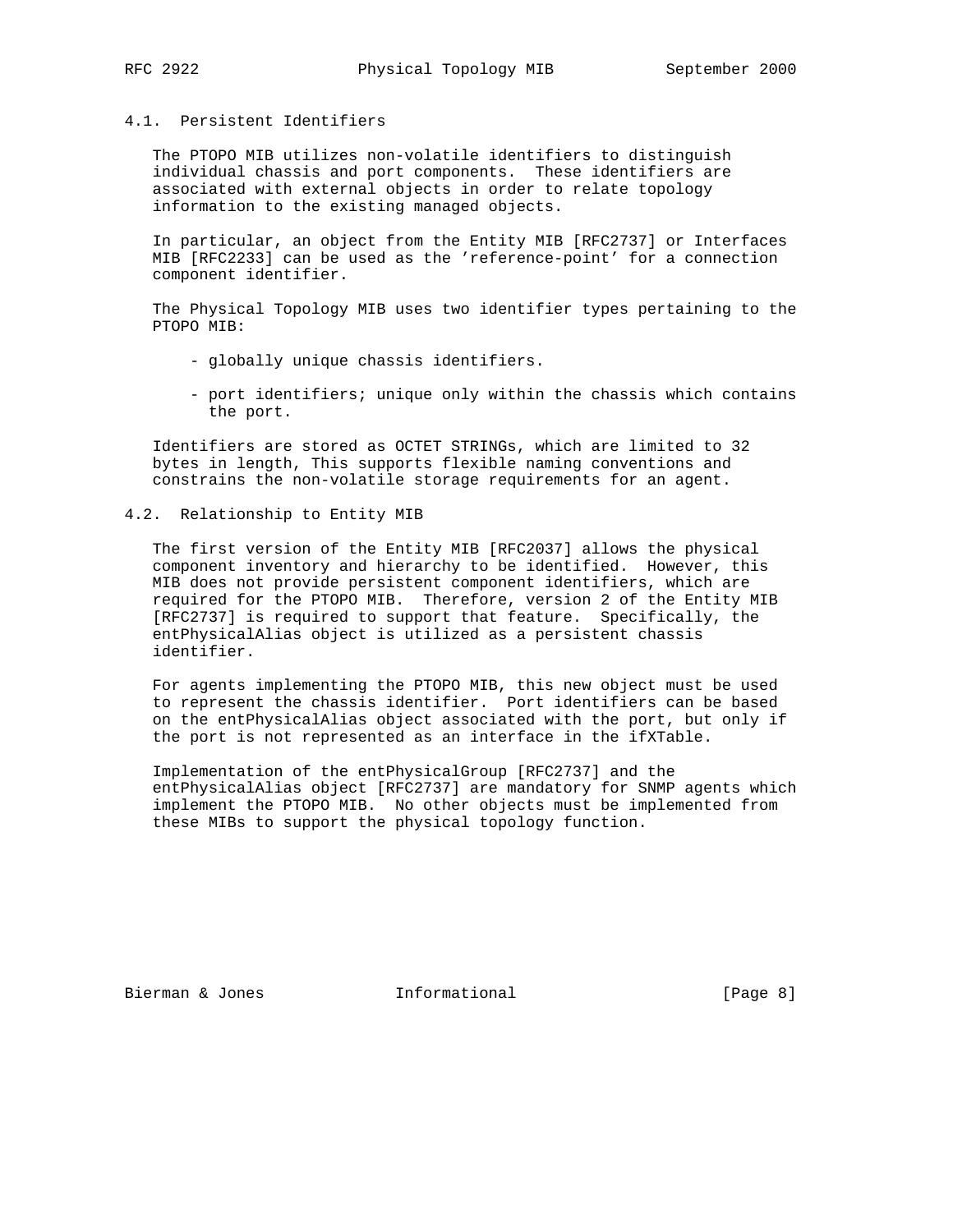# 4.3. Relationship to Interfaces MIB

 The PTOPO MIB requires a persistent identifier for each port. The Interfaces MIB [RFC2233] provides a standard mechanism for managing network interfaces. Unfortunately, not all ports which may be represented in the PTOPO MIB are also represented in the Interfaces MIB (e.g., repeater ports).

 For agents which implement the PTOPO MIB, for each port also represented in the Interfaces MIB, the agent must use the associated ifAlias value for the port identifier. For each port not represented in the Interfaces MIB, the associated entPhysicalAlias value must be used for the port identifier. Note that the PTOPO MIB requires only minimal support from the Interfaces MIB. Specifically, the ' ifGeneralInformationGroup' level of conformance must be provided for each port also identified in the PTOPO MIB. The agent may choose to support these objects with read-only access, as specified in the conformance section of the Interfaces MIB.

4.4. Relationship to RMON-2 MIB

 The RMON-2 MIB [RFC2021] contains address mapping information which can be integrated with physical topology information. The physical ports identified in a physical topology MIB can be related to the MAC and network layer addresses found in the addressMapTable.

4.5. Relationship to Bridge MIB

 The Bridge MIB [RFC1493] contains information which may relate to physical ports represented in the ptopoConnTable. Entries in the dot1dBasePortTable and dot1dStpPortTable can by related to physical ports represented in the PTOPO MIB. Also, bridge port MAC addresses may be used as chassis and port identifiers in some situations.

# 4.6. Relationship to Repeater MIB

 The Repeater MIB [RFC2108] contains information which may relate to physical ports represented in the PTOPO MIB. Entries in the rptrPortTable and rptrMonitorPortTable can by related to physical ports represented in the ptopoConnTable. Entries in the rptrInfoTable and rptrMonTable can be related to repeater backplanes possibly represented in the ptopoConnTable.

Bierman & Jones 1nformational (Page 9)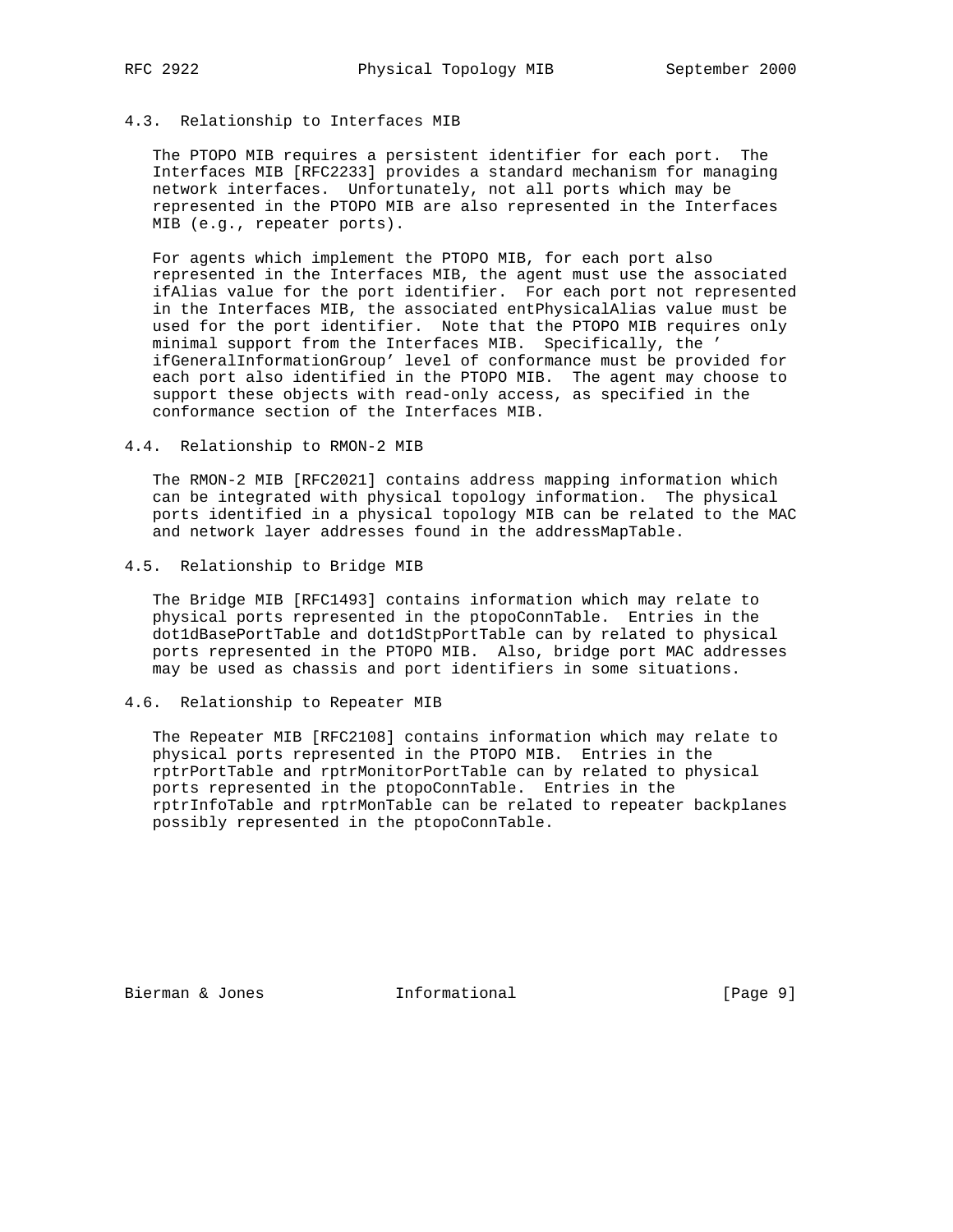# 4.7. MIB Structure

The PTOPO MIB contains three MIB object groups:

- ptopoData Exposes physical topology data learned from discovery protocols and/or manual configuration.
- ptopoGeneral Contains general information regarding PTOPO MIB status.
- ptopoConfig Contains configuration variables for the PTOPO MIB agent function.
- 4.7.1. ptopoData Group

 This group contains a single table to identity physical topology data.

 The ptopoConnTable contains information about the connections learned or configured on behalf of the PTOPO MIB SNMP Agent.

4.7.2. ptopoGeneral Group

 This group contains some scalar objects to report the status of the PTOPO MIB information currently known to the SNMP Agent. The global last change time, and table add and delete counters allow an NMS to set threshold alarms to trigger PTOPO polling.

# 4.7.3. ptopoConfig Group

 This group contains tables to configure the behavior of the physical topology function. The transmission of ptopoLastChange notifications can be configured using the ptopoConfigTrapInterval scalar MIB object.

4.8. Physical Topology MIB Definitions

PTOPO-MIB DEFINITIONS ::= BEGIN

IMPORTS

 MODULE-IDENTITY, OBJECT-TYPE, NOTIFICATION-TYPE, Integer32, Counter32, mib-2 FROM SNMPv2-SMI TEXTUAL-CONVENTION, AutonomousType, RowStatus, TimeStamp, TruthValue FROM SNMPv2-TC MODULE-COMPLIANCE, OBJECT-GROUP, NOTIFICATION-GROUP

Bierman & Jones **Informational** [Page 10]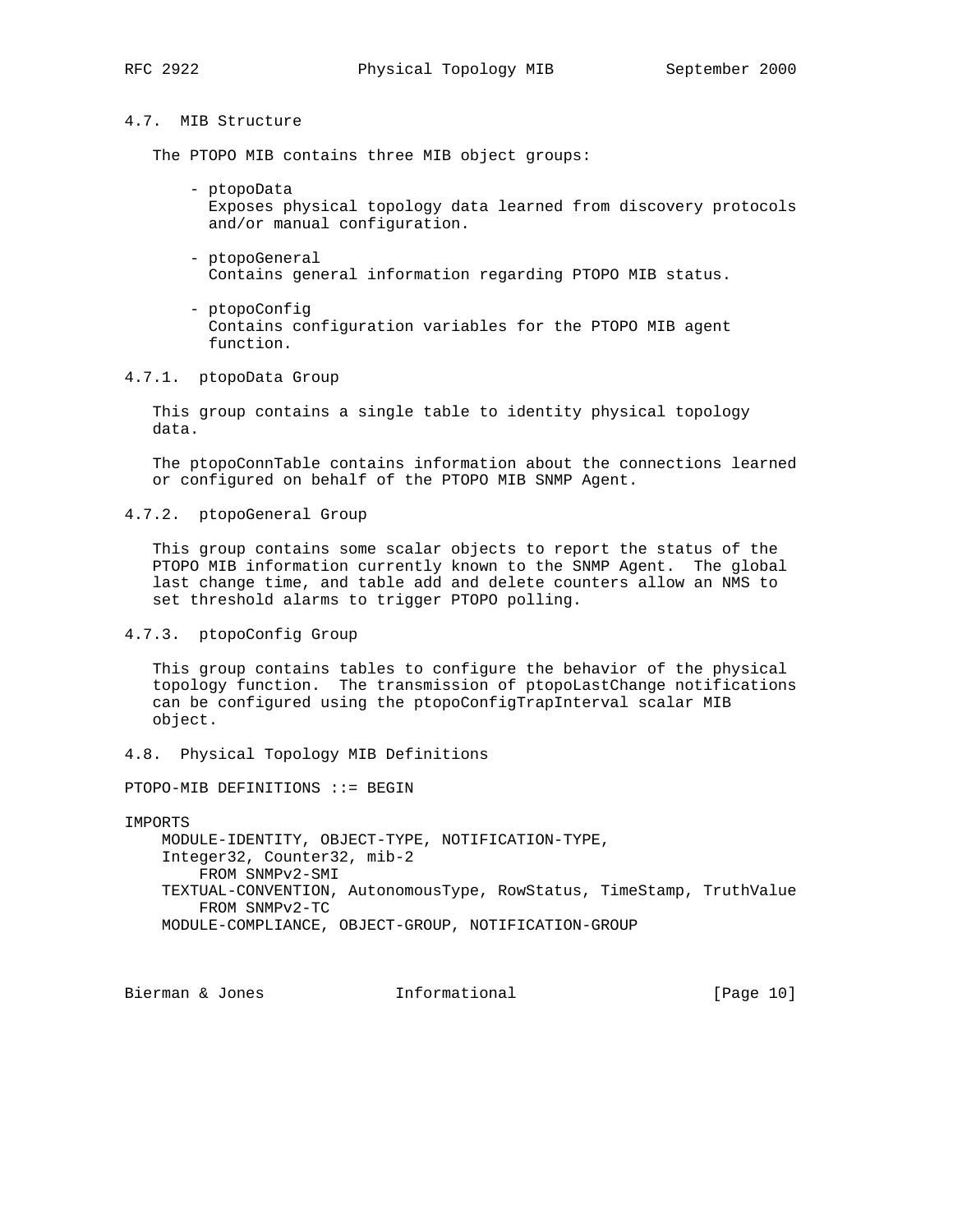```
 FROM SNMPv2-CONF
     TimeFilter
        FROM RMON2-MIB
     PhysicalIndex
        FROM ENTITY-MIB
    AddressFamilyNumbers
        FROM IANA-ADDRESS-FAMILY-NUMBERS-MIB;
ptopoMIB MODULE-IDENTITY
    LAST-UPDATED "200009210000Z"
    ORGANIZATION "IETF; PTOPOMIB Working Group"
    CONTACT-INFO
        "PTOPOMIB WG Discussion:
        ptopo@3com.com
        Subscription:
        majordomo@3com.com
          msg body: [un]subscribe ptopomib
        Andy Bierman
        Cisco Systems Inc.
        170 West Tasman Drive
        San Jose, CA 95134
        408-527-3711
        abierman@cisco.com
        Kendall S. Jones
        Nortel Networks
        4401 Great America Parkway
        Santa Clara, CA 95054
        408-495-7356
        kejones@nortelnetworks.com"
     DESCRIPTION
            "The MIB module for physical topology information."
    REVISION "200009210000Z"
    DESCRIPTION
            "Initial Version of the Physical Topology MIB. This version
            published as RFC 2922."
    ::= { mib-2 79 }
ptopoMIBObjects OBJECT IDENTIFIER ::= { ptopoMIB 1 }
-- MIB groups
ptopoData OBJECT IDENTIFIER ::= { ptopoMIBObjects 1 }
ptopoGeneral OBJECT IDENTIFIER ::= { ptopoMIBObjects 2 }
ptopoConfig OBJECT IDENTIFIER ::= { ptopoMIBObjects 3 }
-- textual conventions
Bierman & Jones Informational [Page 11]
```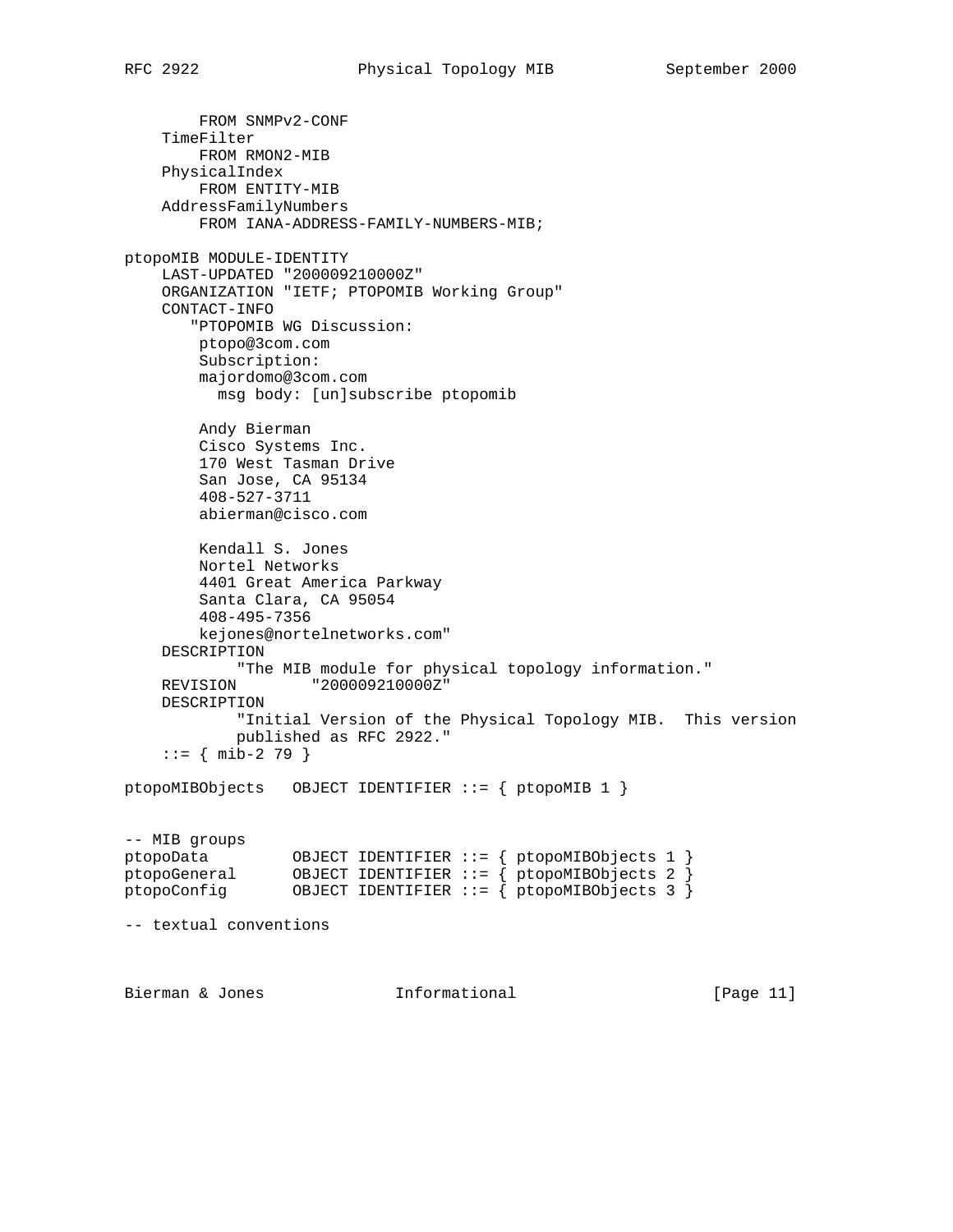PtopoGenAddr ::= TEXTUAL-CONVENTION STATUS current DESCRIPTION "The value of an address." SYNTAX OCTET STRING (SIZE (0..20)) PtopoChassisIdType ::= TEXTUAL-CONVENTION STATUS current DESCRIPTION "This TC describes the source of a chassis identifier. The enumeration 'chasIdEntPhysicalAlias(1)' represents a chassis identifier based on the value of entPhysicalAlias for a chassis component (i.e., an entPhysicalClass value of  $'$ chassis $(3)'$ ). The enumeration 'chasIdIfAlias(2)' represents a chassis identifier based on the value of ifAlias for an interface on the containing chassis. The enumeration 'chasIdPortEntPhysicalAlias(3)' represents a chassis identifier based on the value of entPhysicalAlias for a port or backplane component (i.e., entPhysicalClass value of 'port(10)' or 'backplane(4)'), within the containing chassis. The enumeration 'chasIdMacAddress(4)' represents a chassis identifier based on the value of a unicast source MAC address (encoded in network byte order and IEEE 802.3 canonical bit order), of a port on the containing chassis. The enumeration 'chasIdPtopoGenAddr(5)' represents a chassis identifier based on a network address, associated with a particular chassis. The encoded address is actually composed of two fields. The first field is a single octet, representing the IANA AddressFamilyNumbers value for the specific address type, and the second field is the PtopoGenAddr address value." SYNTAX INTEGER { chasIdEntPhysicalAlias(1), chasIdIfAlias(2), chasIdPortEntPhysicalAlias(3), chasIdMacAddress(4), chasIdPtopoGenAddr(5) } PtopoChassisId ::= TEXTUAL-CONVENTION STATUS current

Bierman & Jones **Informational** [Page 12]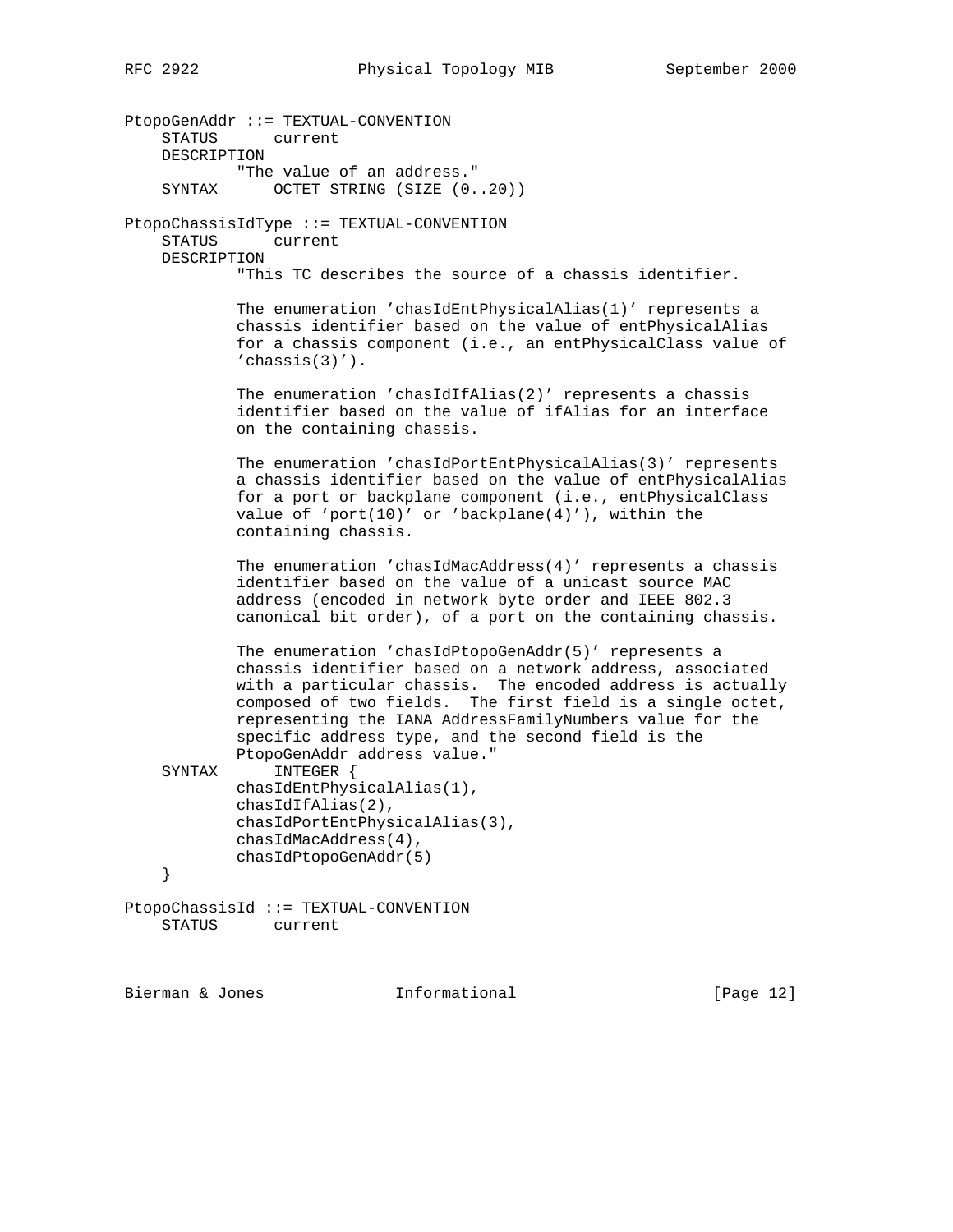#### DESCRIPTION

 "This TC describes the format of a chassis identifier string. Objects of this type are always used with an associated PtopoChassisIdType object, which identifies the format of the particular PtopoChassisId object instance.

 If the associated PtopoChassisIdType object has a value of 'chasIdEntPhysicalAlias(1)', then the octet string identifies a particular instance of the entPhysicalAlias object for a chassis component (i.e., an entPhysicalClass value of 'chassis(3)').

 If the associated PtopoChassisIdType object has a value of 'chasIdIfAlias(2)', then the octet string identifies a particular instance of the ifAlias object for an interface on the containing chassis.

 If the associated PtopoChassisIdType object has a value of 'chasIdPortEntPhysicalAlias(3)', then the octet string identifies a particular instance of the entPhysicalAlias object for a port or backplane component within the containing chassis.

 If the associated PtopoChassisIdType object has a value of 'chasIdMacAddress(4)', then this string identifies a particular unicast source MAC address (encoded in network byte order and IEEE 802.3 canonical bit order), of a port on the containing chassis.

 If the associated PtopoChassisIdType object has a value of 'chasIdPtopoGenAddr(5)', then this string identifies a particular network address, encoded in network byte order, associated with one or more ports on the containing chassis. The first octet contains the IANA Address Family Numbers enumeration value for the specific address type, and octets 2 through N contain the PtopoGenAddr address value in network byte order."

SYNTAX OCTET STRING (SIZE  $(1..32)$ )

PtopoPortIdType ::= TEXTUAL-CONVENTION

STATUS current

DESCRIPTION

 "This TC describes the source of a particular type of port identifier used in the PTOPO MIB.

 The enumeration 'portIdIfAlias(1)' represents a port identifier based on the ifAlias MIB object.

Bierman & Jones **Informational** [Page 13]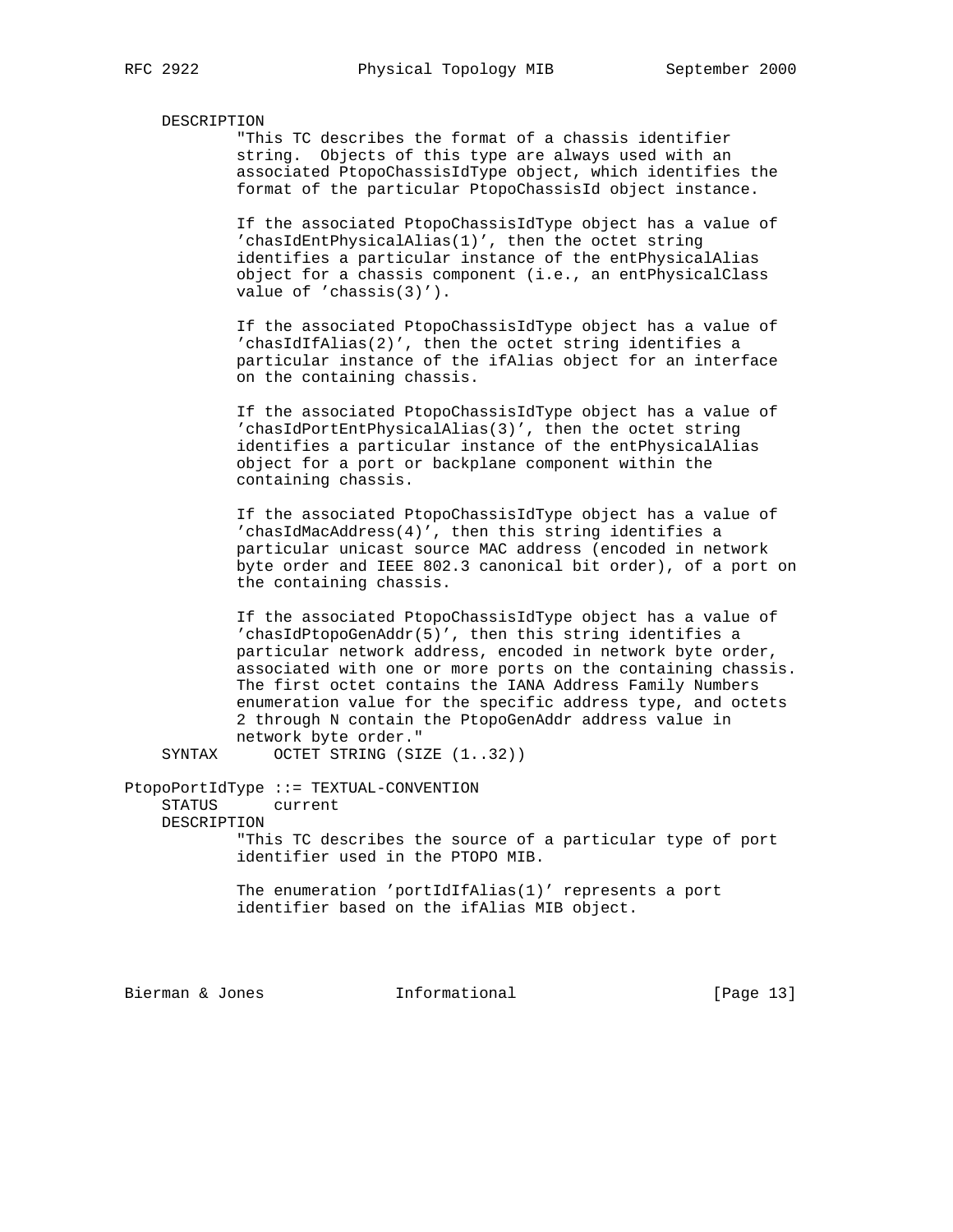The enumeration 'portIdPortEntPhysicalAlias(2)' represents a port identifier based on the value of entPhysicalAlias for a port or backplane component (i.e., entPhysicalClass value of 'port(10)' or 'backplane(4)'), within the containing chassis.

 The enumeration 'portIdMacAddr(3)' represents a port identifier based on a unicast source MAC address, which has been detected by the agent and associated with a particular port.

 The enumeration 'portIdPtopoGenAddr(4)' represents a port identifier based on a network address, detected by the agent and associated with a particular port."

```
 SYNTAX INTEGER {
       portIdIfAlias(1),
        portIdEntPhysicalAlias(2),
        portIdMacAddr(3),
        portIdPtopoGenAddr(4)
```

```
 }
```
PtopoPortId ::= TEXTUAL-CONVENTION STATUS current DESCRIPTION

> "This TC describes the format of a port identifier string. Objects of this type are always used with an associated PtopoPortIdType object, which identifies the format of the particular PtopoPortId object instance.

 If the associated PtopoPortIdType object has a value of 'portIdIfAlias(1)', then the octet string identifies a particular instance of the ifAlias object.

 If the associated PtopoPortIdType object has a value of 'portIdEntPhysicalAlias(2)', then the octet string identifies a particular instance of the entPhysicalAlias object for a port component (i.e., entPhysicalClass value of  $'$ port $(10)'$ .

 If the associated PtopoPortIdType object has a value of 'portIdMacAddr(3)', then this string identifies a particular unicast source MAC address associated with the port.

 If the associated PtopoPortIdType object has a value of 'portIdPtopoGenAddr(4)', then this string identifies a network address associated with the port. The first octet contains the IANA AddressFamilyNumbers enumeration value for the specific address type, and octets 2 through N contain

Bierman & Jones 10 11 Informational 11 1949 [Page 14]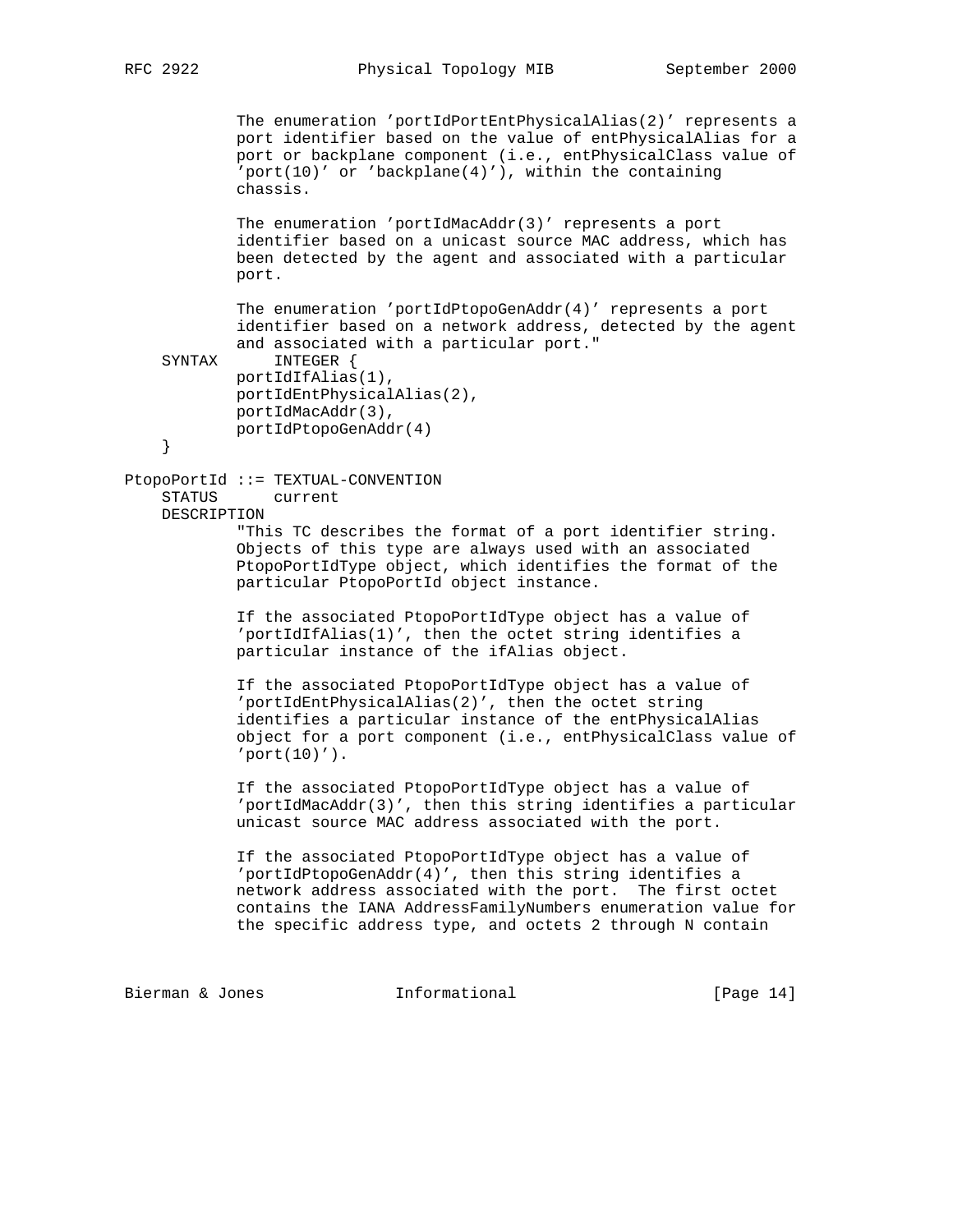|    | SYNTAX                | the PtopoGenAddr address value in network byte order."<br>OCTET STRING (SIZE (132))                                                                                                                                                                                              |
|----|-----------------------|----------------------------------------------------------------------------------------------------------------------------------------------------------------------------------------------------------------------------------------------------------------------------------|
|    | STATUS<br>DESCRIPTION | PtopoAddrSeenState ::= TEXTUAL-CONVENTION<br>current                                                                                                                                                                                                                             |
|    |                       | "This TC describes the state of address detection for a<br>particular type of port identifier used in the PTOPO MIB.                                                                                                                                                             |
|    |                       | The enumeration 'notUsed $(1)'$ represents an entry for which<br>the particular MIB object is not applicable to the remote<br>connection endpoint,                                                                                                                               |
|    |                       | The enumeration 'unknown(2)' represents an entry for which<br>the particular address collection state is not known.                                                                                                                                                              |
|    |                       | The enumeration 'oneAddr(3)' represents an entry for which<br>exactly one source address (of the type indicated by the<br>particular MIB object), has been detected.                                                                                                             |
|    |                       | The enumeration 'multiAddr(4)' represents an entry for<br>which more than one source address (of the type indicated by<br>the particular MIB object), has been detected.                                                                                                         |
|    |                       | An agent is expected to set the initial state of the<br>PtopoAddrSeenState to 'notUsed(1)' or 'unknown(2)'.                                                                                                                                                                      |
|    |                       | Note that the PTOPO MIB does not restrict or specify the<br>means in which the PtopoAddrSeenState is known to an agent.<br>In particular, an agent may detect this information through<br>configuration data, or some means other than directly<br>monitoring all port traffic." |
|    | SYNTAX                | INTEGER {<br>$not$ Used $(1)$ ,<br>$unknown(2)$ ,<br>$oneAddr(3)$ ,<br>multiAddr(4)                                                                                                                                                                                              |
|    | }                     |                                                                                                                                                                                                                                                                                  |
|    |                       |                                                                                                                                                                                                                                                                                  |
|    |                       | D A T A<br>P T O P O<br>GROUP                                                                                                                                                                                                                                                    |
| -- |                       |                                                                                                                                                                                                                                                                                  |
|    | -- Connection Table   |                                                                                                                                                                                                                                                                                  |
|    |                       |                                                                                                                                                                                                                                                                                  |

Bierman & Jones 10.1 Informational 1.1 [Page 15]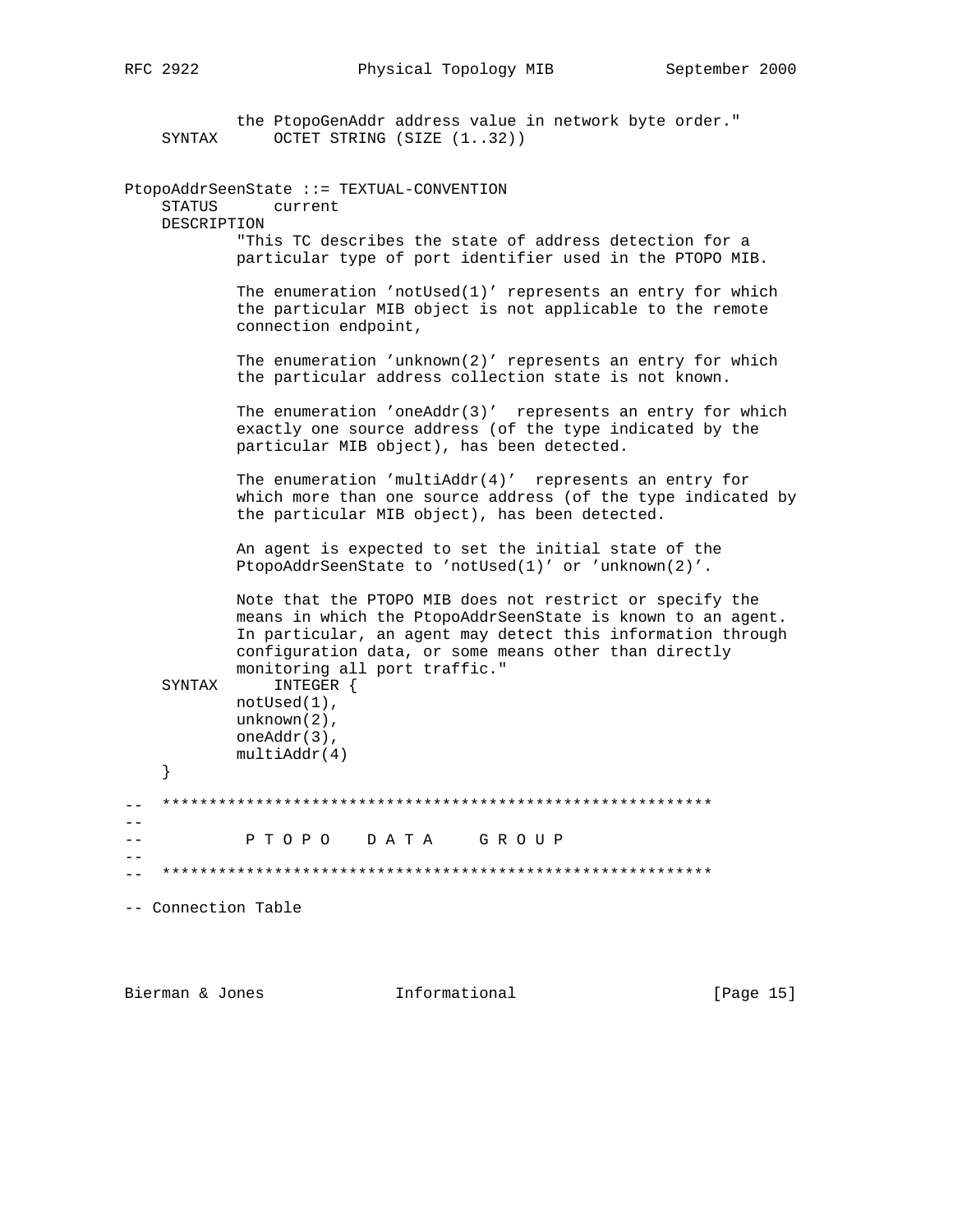```
ptopoConnTable OBJECT-TYPE
     SYNTAX SEQUENCE OF PtopoConnEntry
    MAX-ACCESS not-accessible
     STATUS current
    DESCRIPTION
             "This table contains one or more rows per physical network
            connection known to this agent. The agent may wish to
            ensure that only one ptopoConnEntry is present for each
            local port, or it may choose to maintain multiple
            ptopoConnEntries for the same local port.
            Entries based on lower numbered identifier types are
            preferred over higher numbered identifier types, i.e., lower
            values of the ptopoConnRemoteChassisType and
            ptopoConnRemotePortType objects."
    ::= \{ptopobata 1\}ptopoConnEntry OBJECT-TYPE
    SYNTAX PtopoConnEntry
    MAX-ACCESS not-accessible
    STATUS current
    DESCRIPTION
             "Information about a particular physical network connection.
            Entries may be created and deleted in this table, either
            manually or by the agent, if a physical topology discovery
            process is active."
     INDEX {
           ptopoConnTimeMark,
           ptopoConnLocalChassis,
           ptopoConnLocalPort,
           ptopoConnIndex
     }
    \therefore = { ptopoConnTable 1 }
PtopoConnEntry ::= SEQUENCE {
     ptopoConnTimeMark TimeFilter,
     ptopoConnLocalChassis PhysicalIndex,<br>ptopoConnLocalPort PhysicalIndex,<br>ptopoConnIndex Integer32,
     ptopoConnLocalPort
     ptopoConnIndex
      ptopoConnRemoteChassisType PtopoChassisIdType,
 ptopoConnRemoteChassis PtopoChassisId,
ptopoConnRemotePortType PtopoPortIdType,
ptopoConnRemotePort PtopoPortId,
 ptopoConnDiscAlgorithm AutonomousType,
 ptopoConnAgentNetAddrType AddressFamilyNumbers,
ptopoConnAgentNetAddr PtopoGenAddr,
ptopoConnMultiMacSASeen PtopoAddrSeenState,
ptopoConnMultiNetSASeen PtopoAddrSeenState,
```
Bierman & Jones **Informational** [Page 16]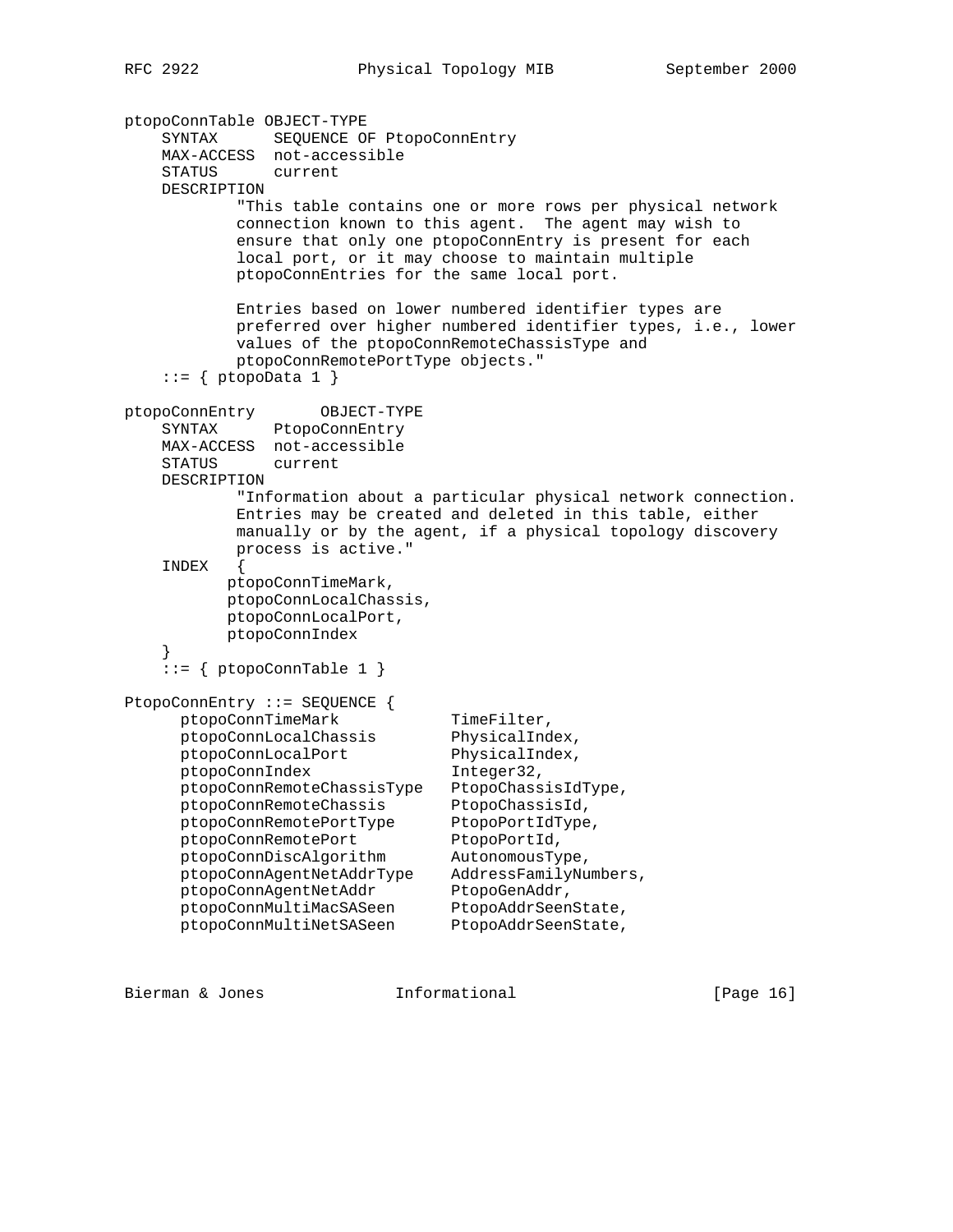```
ptopoConnIsStatic TruthValue,
ptopoConnLastVerifyTime TimeStamp,
```

```
 ptopoConnRowStatus RowStatus
}
ptopoConnTimeMark OBJECT-TYPE
    SYNTAX TimeFilter
    MAX-ACCESS not-accessible
    STATUS current
    DESCRIPTION
            "A TimeFilter for this entry. See the TimeFilter textual
            convention in RFC 2021 to see how this works."
     ::= { ptopoConnEntry 1 }
ptopoConnLocalChassis OBJECT-TYPE
    SYNTAX PhysicalIndex
    MAX-ACCESS not-accessible
    STATUS current
    DESCRIPTION
            "The entPhysicalIndex value used to identify the chassis
            component associated with the local connection endpoint."
    ::= { ptopoConnEntry 2 }
ptopoConnLocalPort OBJECT-TYPE
    SYNTAX PhysicalIndex
    MAX-ACCESS not-accessible
    STATUS current
    DESCRIPTION
            "The entPhysicalIndex value used to identify the port
            component associated with the local connection endpoint."
    ::= { ptopoConnEntry 3 }
ptopoConnIndex OBJECT-TYPE
    SYNTAX Integer32 (1..2147483647)
    MAX-ACCESS not-accessible
    STATUS current
    DESCRIPTION
            "This object represents an arbitrary local integer value
            used by this agent to identify a particular connection
            instance, unique only for the indicated local connection
            endpoint.
            A particular ptopoConnIndex value may be reused in the event
            an entry is aged out and later re-learned with the same (or
            different) remote chassis and port identifiers.
            An agent is encouraged to assign monotonically increasing
            index values to new entries, starting with one, after each
Bierman & Jones Informational [Page 17]
```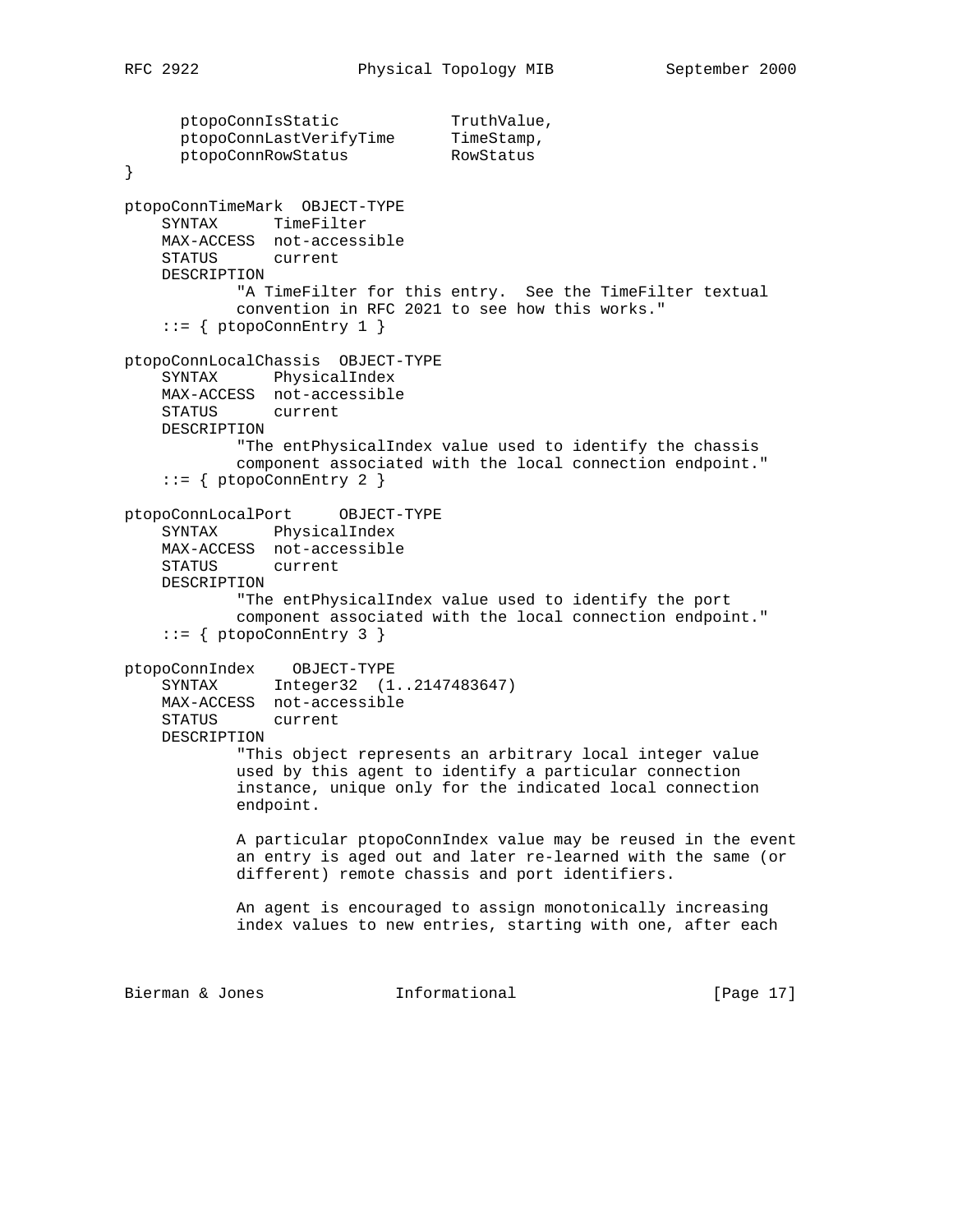```
 reboot. It is considered unlikely that the ptopoConnIndex
            will wrap between reboots."
    ::= { ptopoConnEntry 4 }
ptopoConnRemoteChassisType OBJECT-TYPE
     SYNTAX PtopoChassisIdType
    MAX-ACCESS read-create
     STATUS current
    DESCRIPTION
            "The type of encoding used to identify the chassis
            associated with the remote connection endpoint.
            This object may not be modified if the associated
            ptopoConnRowStatus object has a value of active(1)."
    ::= { ptopoConnEntry 5 }
ptopoConnRemoteChassis OBJECT-TYPE
     SYNTAX PtopoChassisId
    MAX-ACCESS read-create
    STATUS current
    DESCRIPTION
            "The string value used to identify the chassis component
            associated with the remote connection endpoint.
            This object may not be modified if the associated
            ptopoConnRowStatus object has a value of active(1)."
    ::= { ptopoConnEntry 6 }
ptopoConnRemotePortType OBJECT-TYPE
     SYNTAX PtopoPortIdType
    MAX-ACCESS read-create
    STATUS current
    DESCRIPTION
             "The type of port identifier encoding used in the associated
             'ptopoConnRemotePort' object.
            This object may not be modified if the associated
            ptopoConnRowStatus object has a value of active(1)."
    ::= { ptopoConnEntry 7 }
ptopoConnRemotePort OBJECT-TYPE
    SYNTAX PtopoPortId
    MAX-ACCESS read-create
```
 STATUS current DESCRIPTION

```
 "The string value used to identify the port component
 associated with the remote connection endpoint.
```
Bierman & Jones **Informational** [Page 18]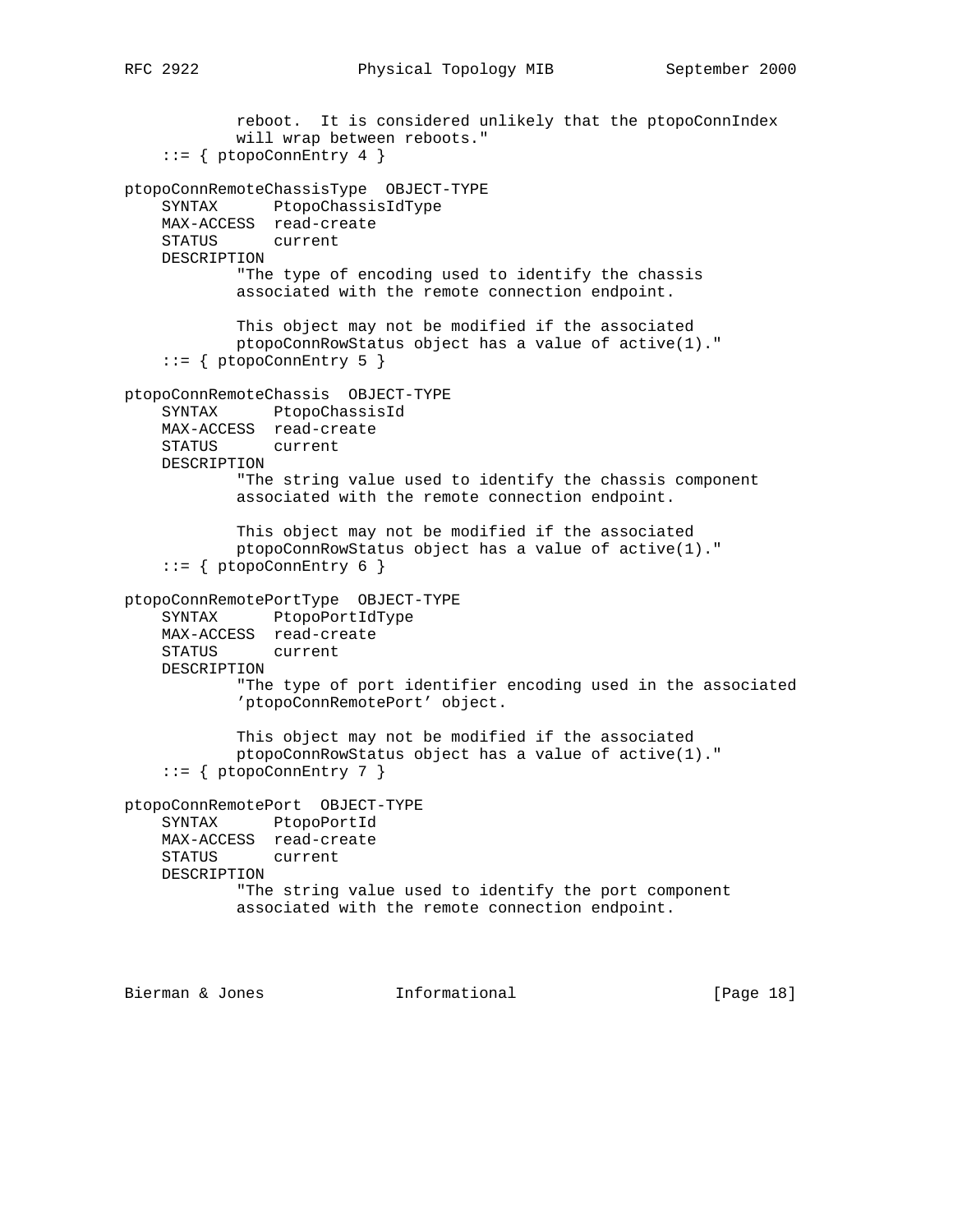This object may not be modified if the associated ptopoConnRowStatus object has a value of active(1)."  $::=$  { ptopoConnEntry 8 } ptopoConnDiscAlgorithm OBJECT-TYPE SYNTAX AutonomousType MAX-ACCESS read-only STATUS current DESCRIPTION "An indication of the algorithm used to discover the information contained in this conceptual row. A value of ptopoDiscoveryLocal indicates this entry was configured by the local agent, without use of a discovery protocol. A value of { 0 0 } indicates this entry was created manually by an NMS via the associated RowStatus object. " ::= { ptopoConnEntry 9 } ptopoConnAgentNetAddrType OBJECT-TYPE SYNTAX AddressFamilyNumbers MAX-ACCESS read-create STATUS current DESCRIPTION "This network address type of the associated ptopoConnNetAddr object, unless that object contains a zero length string. In such a case, an NMS application should ignore any returned value for this object. This object may not be modified if the associated ptopoConnRowStatus object has a value of active(1)." ::= { ptopoConnEntry 10 } ptopoConnAgentNetAddr OBJECT-TYPE SYNTAX PtopoGenAddr MAX-ACCESS read-create STATUS current DESCRIPTION "This object identifies a network address which may be used to reach an SNMP agent entity containing information for the chassis and port components represented by the associated 'ptopoConnRemoteChassis' and 'ptopoConnRemotePort' objects. If no such address is known, then this object shall contain an empty string. This object may not be modified if the associated ptopoConnRowStatus object has a value of active(1)." Bierman & Jones Informational [Page 19]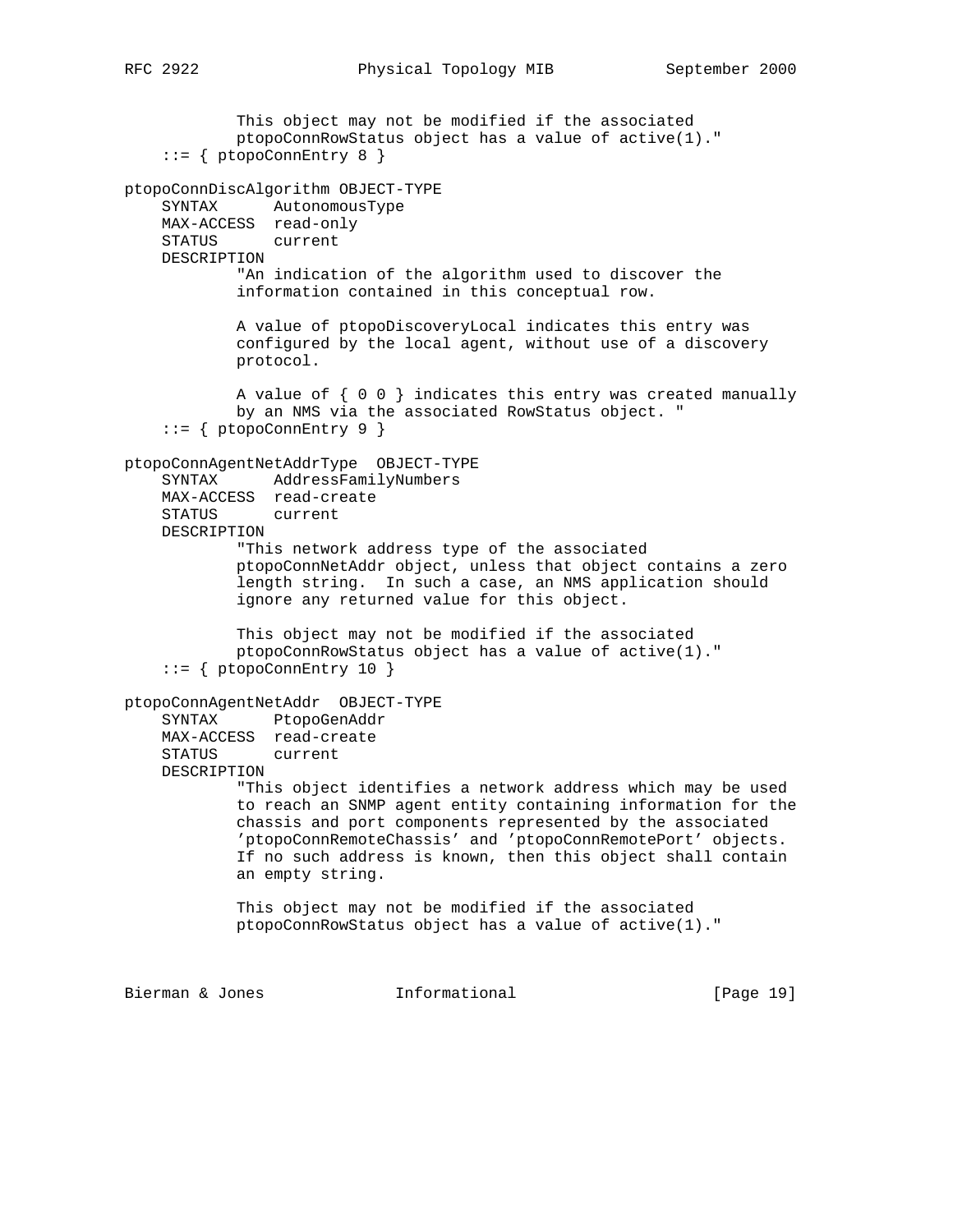```
 ::= { ptopoConnEntry 11 }
ptopoConnMultiMacSASeen OBJECT-TYPE
     SYNTAX PtopoAddrSeenState
     MAX-ACCESS read-only
     STATUS current
     DESCRIPTION
             "This object indicates if multiple unicast source MAC
             addresses have been detected by the agent from the remote
             connection endpoint, since the creation of this entry.
             If this entry has an associated ptopoConnRemoteChassisType
             and/or ptopoConnRemotePortType value other than
             'portIdMacAddr(3)', then the value 'notUsed(1)' is returned.
             Otherwise, one of the following conditions must be true:
             If the agent has not yet detected any unicast source MAC
             addresses from the remote port, then the value 'unknown(2)'
             is returned.
             If the agent has detected exactly one unicast source MAC
            address from the remote port, then the value 'oneAddr(3)' is
             returned.
             If the agent has detected more than one unicast source MAC
            address from the remote port, then the value 'multiAddr(4)'
             is returned."
```
::= { ptopoConnEntry 12 }

ptopoConnMultiNetSASeen OBJECT-TYPE SYNTAX PtopoAddrSeenState

 MAX-ACCESS read-only STATUS current DESCRIPTION

 "This object indicates if multiple network layer source addresses have been detected by the agent from the remote connection endpoint, since the creation of this entry.

 If this entry has an associated ptopoConnRemoteChassisType or ptopoConnRemotePortType value other than 'portIdGenAddr(4)' then the value 'notUsed(1)' is returned.

Otherwise, one of the following conditions must be true:

 If the agent has not yet detected any network source addresses of the appropriate type from the remote port, then the value 'unknown(2)' is returned.

Bierman & Jones 1nformational [Page 20]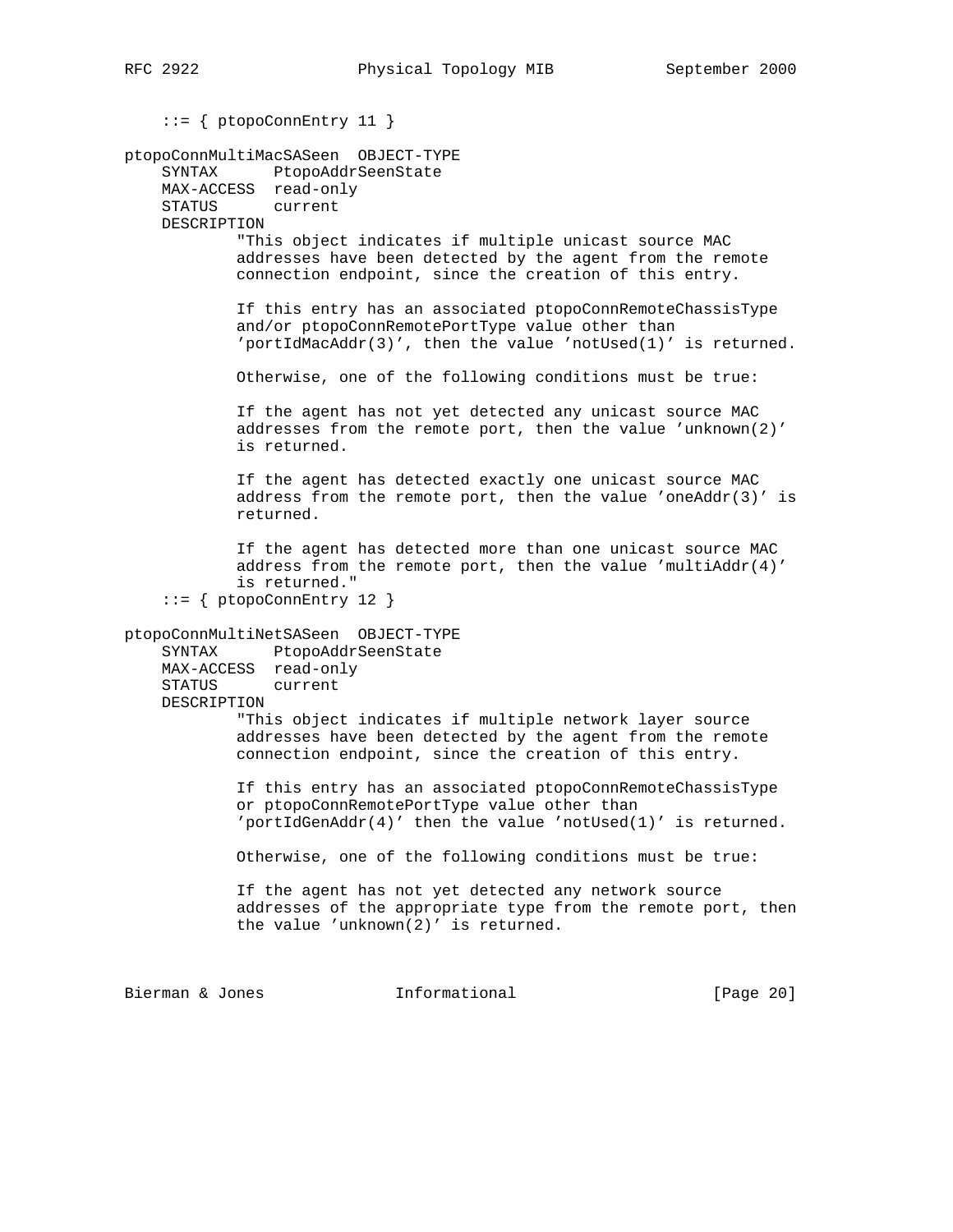RFC 2922 Physical Topology MIB September 2000

 If the agent has detected exactly one network source address of the appropriate type from the remote port, then the value 'oneAddr(3)' is returned. If the agent has detected more than one network source address (of the same appropriate type) from the remote port, this the value 'multiAddr(4)' is returned."  $::=$  { ptopoConnEntry 13 } ptopoConnIsStatic OBJECT-TYPE SYNTAX TruthValue MAX-ACCESS read-create STATUS current DESCRIPTION "This object identifies static ptopoConnEntries. If this object has the value 'true(1)', then this entry is not subject to any age-out mechanisms implemented by the agent. If this object has the value 'false(2)', then this entry is subject to all age-out mechanisms implemented by the agent. This object may not be modified if the associated ptopoConnRowStatus object has a value of active(1)." DEFVAL { false } ::= { ptopoConnEntry 14 } ptopoConnLastVerifyTime OBJECT-TYPE SYNTAX TimeStamp MAX-ACCESS read-only STATUS current DESCRIPTION "If the associated value of ptopoConnIsStatic is equal to 'false(2)', then this object contains the value of sysUpTime at the time the conceptual row was last verified by the agent, e.g., via reception of a topology protocol message, pertaining to the associated remote chassis and port. If the associated value of ptopoConnIsStatic is equal to 'true(1)', then this object shall contain the value of sysUpTime at the time this entry was last activated (i.e., ptopoConnRowStatus set to 'active(1)')."  $::=$  { ptopoConnEntry 15 } ptopoConnRowStatus OBJECT-TYPE SYNTAX RowStatus MAX-ACCESS read-create STATUS current DESCRIPTION

Bierman & Jones **Informational** [Page 21]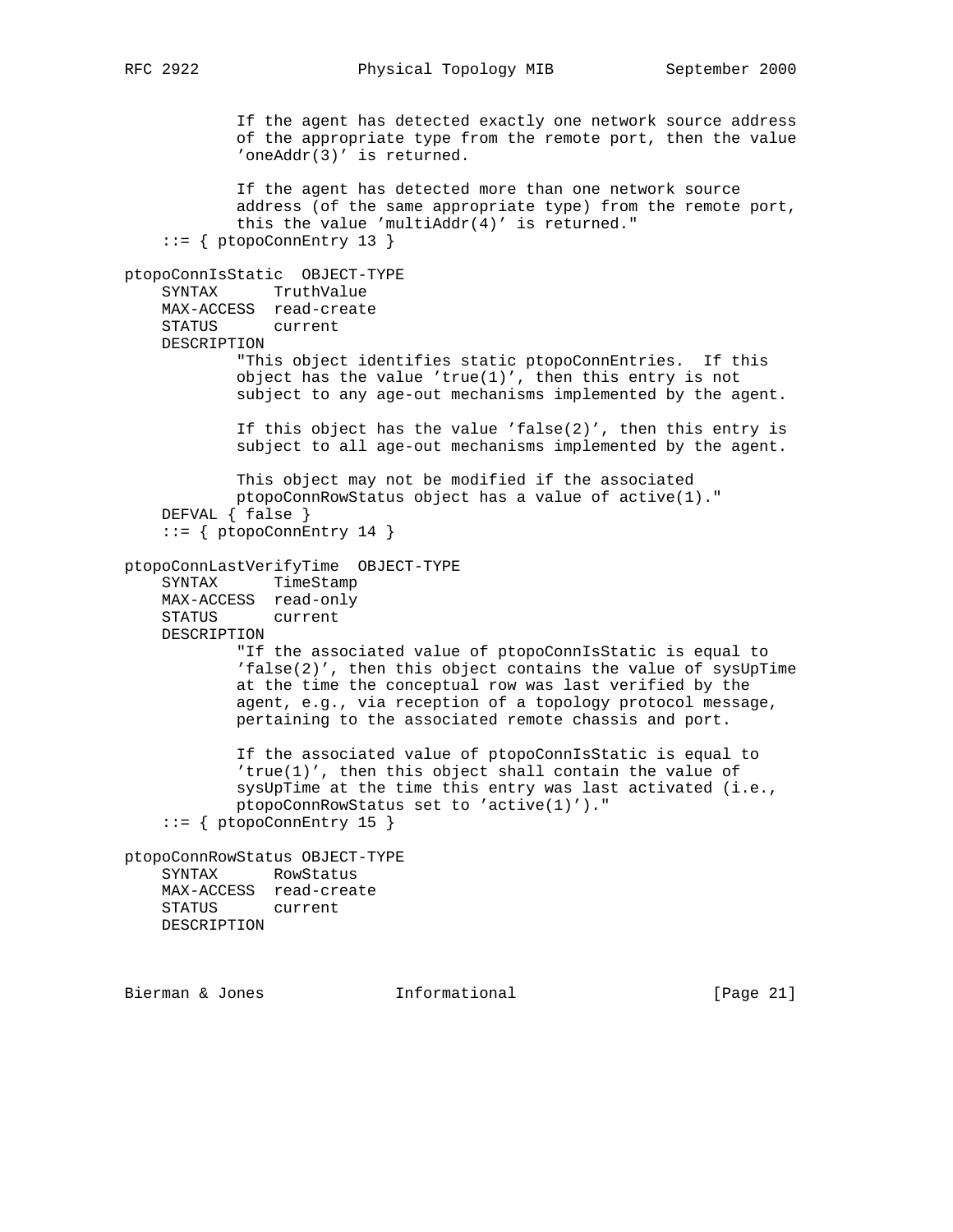```
 "The status of this conceptual row."
    ::= { ptopoConnEntry 16 }
   -- ***********************************************************
-\,--- P T O P O G E N E R A L G R O U P
- --- ***********************************************************
-- last change time stamp for the whole MIB
ptopoLastChangeTime OBJECT-TYPE
    SYNTAX TimeStamp
    MAX-ACCESS read-only
    STATUS current
    DESCRIPTION
            "The value of sysUpTime at the time a conceptual row is
            created, modified, or deleted in the ptopoConnTable.
            An NMS can use this object to reduce polling of the
            ptopoData group objects."
    ::= { ptopoGeneral 1 }
ptopoConnTabInserts OBJECT-TYPE
    SYNTAX Counter32
   UNITS "table entries"
    MAX-ACCESS read-only
    STATUS current
    DESCRIPTION
            "The number of times an entry has been inserted into the
            ptopoConnTable."
    ::= { ptopoGeneral 2 }
ptopoConnTabDeletes OBJECT-TYPE
 SYNTAX Counter32
 UNITS "table entries"
    MAX-ACCESS read-only
    STATUS current
    DESCRIPTION
            "The number of times an entry has been deleted from the
            ptopoConnTable."
    ::= { ptopoGeneral 3 }
ptopoConnTabDrops OBJECT-TYPE
   SYNTAX Counter32<br>UNITS "table ent
              "table entries"
    MAX-ACCESS read-only
Bierman & Jones Informational [Page 22]
```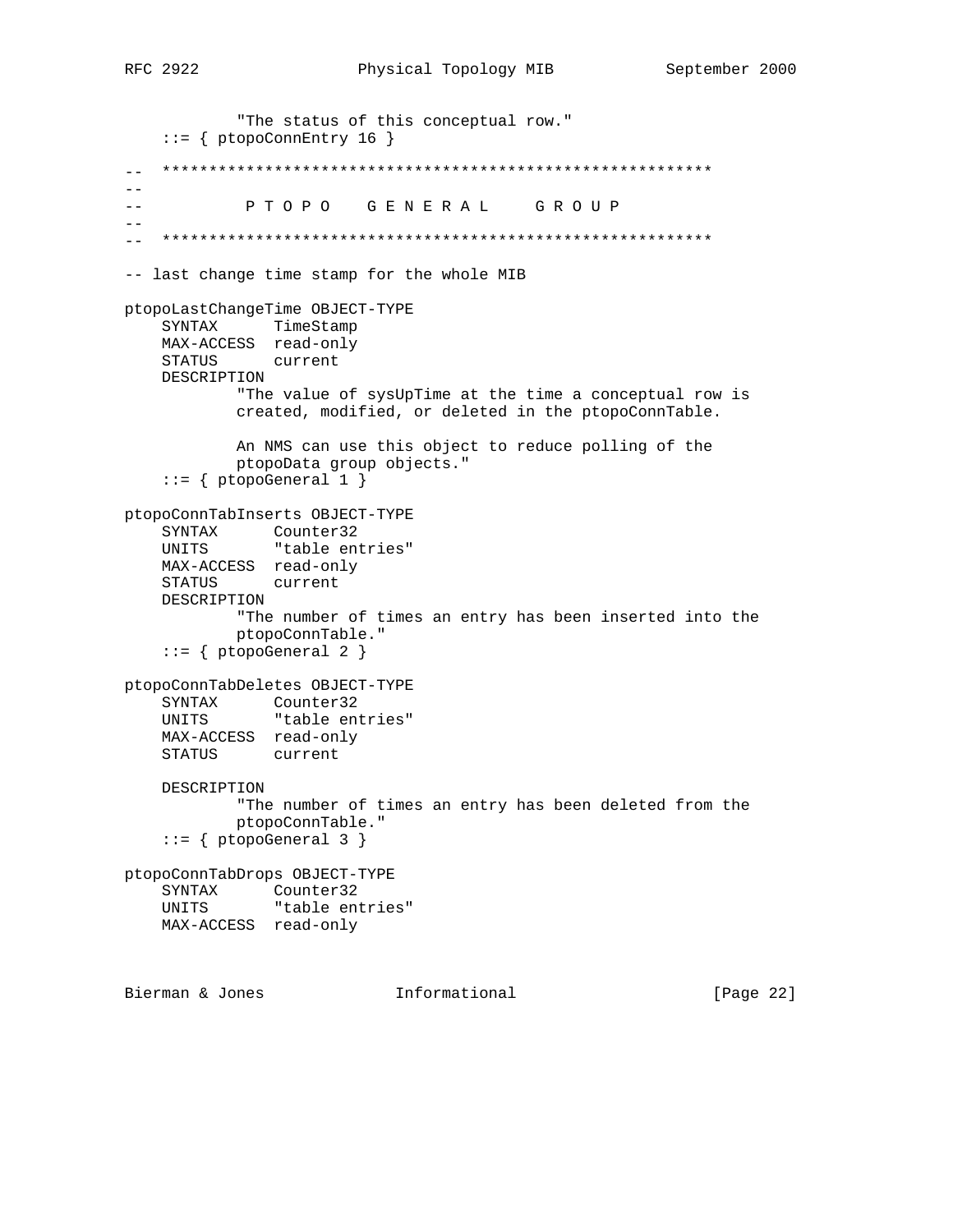```
 STATUS current
```

```
 DESCRIPTION
            "The number of times an entry would have been added to the
            ptopoConnTable, (e.g., via information learned from a
            topology protocol), but was not because of insufficient
            resources."
    ::= { ptopoGeneral 4 }
ptopoConnTabAgeouts OBJECT-TYPE
     SYNTAX Counter32
    MAX-ACCESS read-only
    STATUS current
    DESCRIPTION
            "The number of times an entry has been deleted from the
            ptopoConnTable because the information timeliness interval
             for that entry has expired."
    ::= { ptopoGeneral 5 }
   -- ***********************************************************
---- P T O P O C O N F I G G R O U P
--
-- ***********************************************************
ptopoConfigTrapInterval OBJECT-TYPE
 SYNTAX Integer32 (0 | 5..3600)
 UNITS "seconds"
    MAX-ACCESS read-write
     STATUS current
    DESCRIPTION
            "This object controls the transmission of PTOPO
            notifications.
            If this object has a value of zero, then no
            ptopoConfigChange notifications will be transmitted by the
            agent.
             If this object has a non-zero value, then the agent must not
            generate more than one ptopoConfigChange trap-event in the
             indicated period, where a 'trap-event' is the transmission
            of a single notification PDU type to a list of notification
            destinations. If additional configuration changes occur
            within the indicated throttling period, then these trap-
            events must be suppressed by the agent. An NMS should
            periodically check the value of ptopoLastChangeTime to
            detect any missed ptopoConfigChange trap-events, e.g. due to
            throttling or transmission loss.
```
Bierman & Jones **Informational** [Page 23]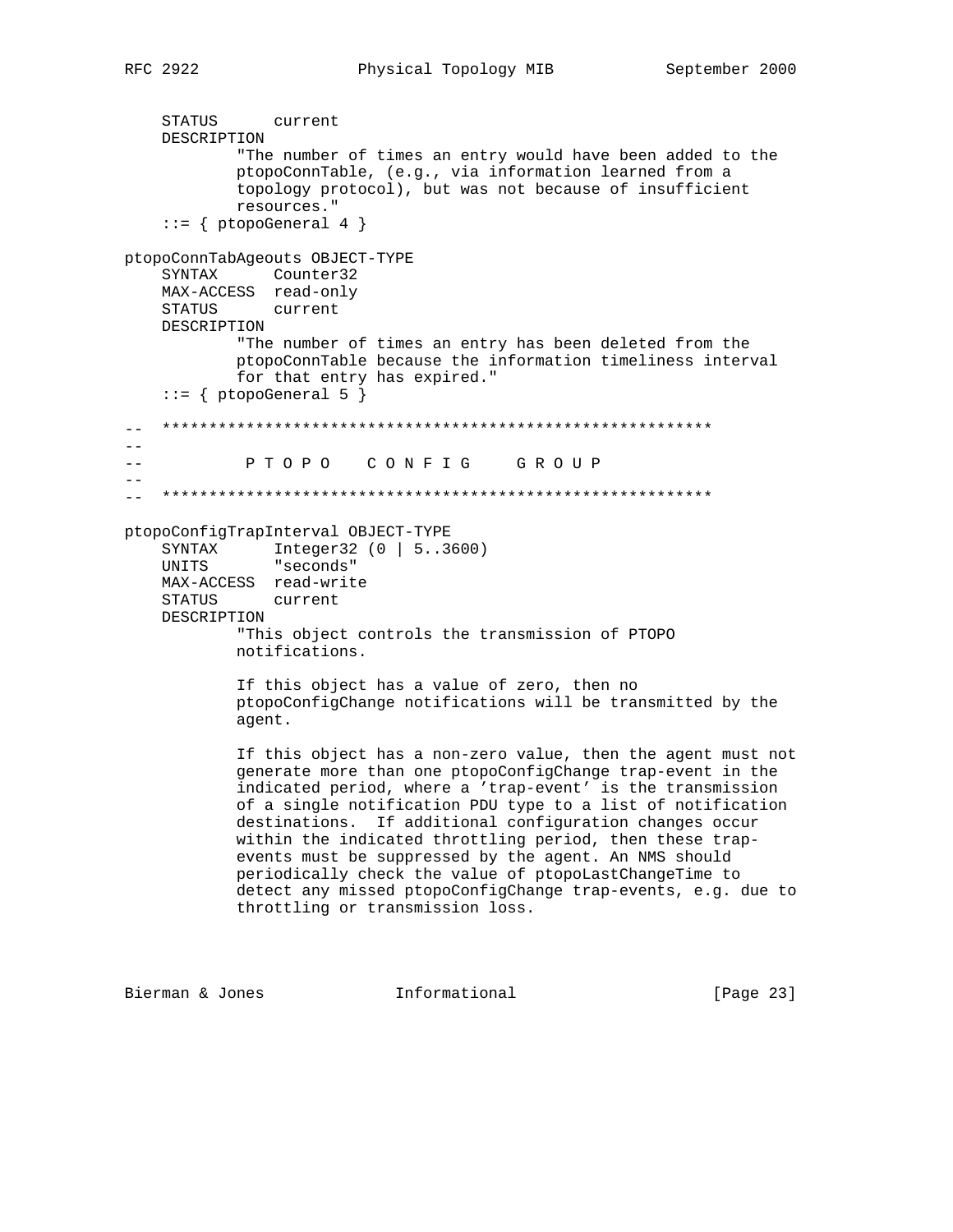If notification transmission is enabled, the suggested default throttling period is 60 seconds, but transmission should be disabled by default. If the agent is capable of storing non-volatile configuration, then the value of this object must be restored after a re-initialization of the management system." DEFVAL { 0 }  $::=$  { ptopoConfig 1 } ptopoConfigMaxHoldTime OBJECT-TYPE SYNTAX Integer32 (1..2147483647) UNITS "seconds" MAX-ACCESS read-write STATUS current DESCRIPTION "This object specifies the desired time interval for which an agent will maintain dynamic ptopoConnEntries. After the specified number of seconds since the last time an entry was verified, in the absence of new verification (e.g., receipt of a topology protocol message), the agent shall remove the entry. Note that entries may not always be removed immediately, but may possibly be removed at periodic garbage collection intervals. This object only affects dynamic ptopoConnEntries, i.e. for which ptopoConnIsStatic equals 'false(2)'. Static entries are not aged out. Note that dynamic ptopoConnEntries may also be removed by the agent due to the expired timeliness of learned topology information (e.g., timeliness interval for a remote port expires). The actual age-out interval for a given entry is defined by the following formula: age-out-time = min(ptopoConfigMaxHoldTime, <entry-specific hold-time>) where <entry-specific hold-time> is determined by the discovery algorithm, and may be different for each entry." DEFVAL { 300 }  $::= {$  ptopoConfig 2 } -- PTOPO MIB Notification Definitions ptopoMIBNotifications OBJECT IDENTIFIER ::= { ptopoMIB 2 } ptopoMIBTrapPrefix OBJECT IDENTIFIER ::= Bierman & Jones 1nformational [Page 24]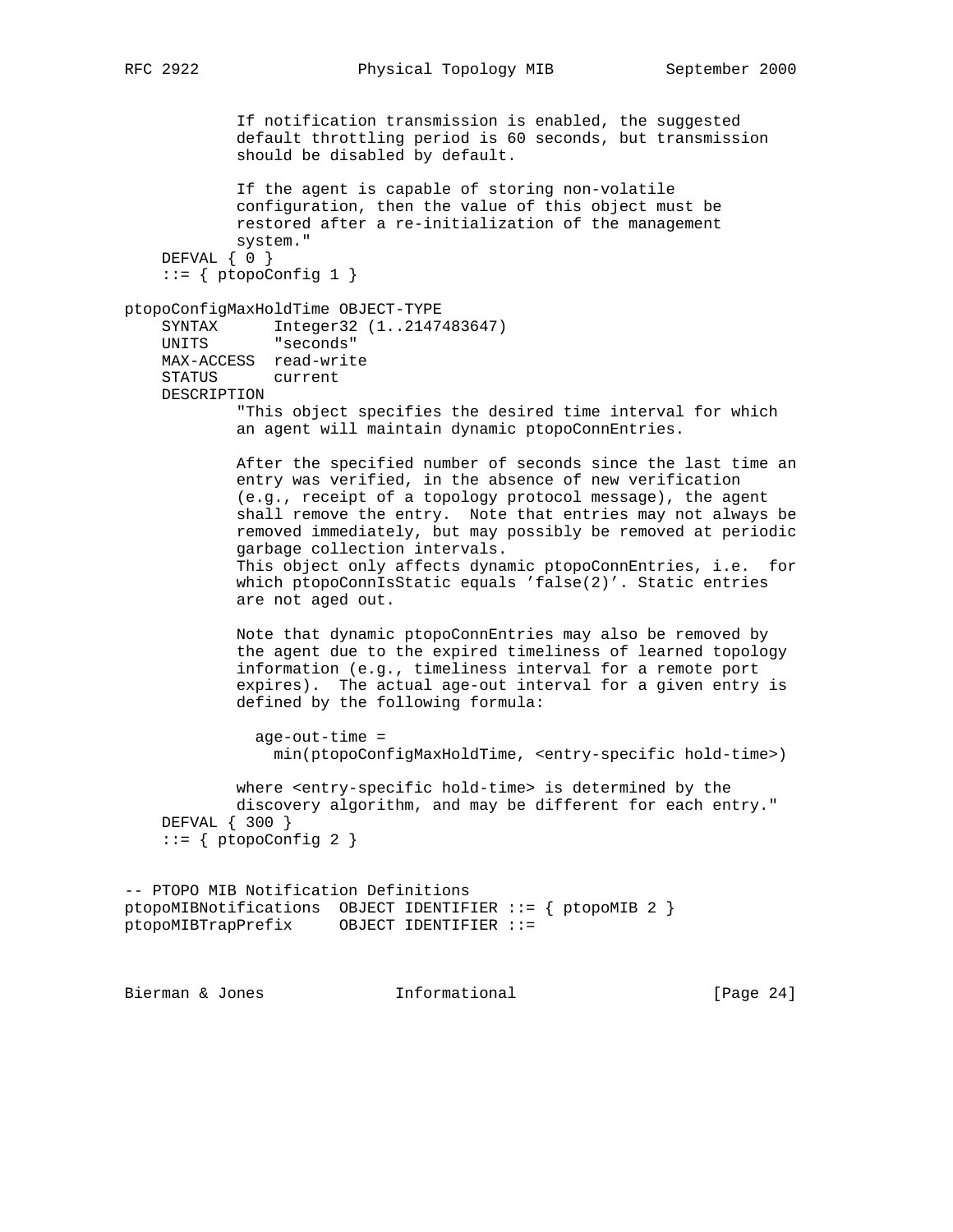```
 { ptopoMIBNotifications 0 }
ptopoConfigChange NOTIFICATION-TYPE
     OBJECTS {
             ptopoConnTabInserts,
             ptopoConnTabDeletes,
              ptopoConnTabDrops,
              ptopoConnTabAgeouts
     }
     STATUS current
     DESCRIPTION
             "A ptopoConfigChange notification is sent when the value of
             ptopoLastChangeTime changes. It can be utilized by an NMS to
             trigger physical topology table maintenance polls.
             Note that transmission of ptopoConfigChange notifications
             are throttled by the agent, as specified by the
             'ptopoConfigTrapInterval' object."
    ::= { ptopoMIBTrapPrefix 1 }
-- PTOPO Registration Points
ptopoRegistrationPoints OBJECT IDENTIFIER ::= { ptopoMIB 3 }
-- values used with ptopoConnDiscAlgorithm object
ptopoDiscoveryMechanisms OBJECT IDENTIFIER ::=
       { ptopoRegistrationPoints 1 }
ptopoDiscoveryLocal OBJECT IDENTIFIER ::=
       { ptopoDiscoveryMechanisms 1 }
-- conformance information
ptopoConformance OBJECT IDENTIFIER ::= { ptopoMIB 4 }
ptopoCompliances OBJECT IDENTIFIER ::= { ptopoConformance 1 }
ptopoGroups OBJECT IDENTIFIER ::= { ptopoConformance 2 }
-- compliance statements
ptopoCompliance MODULE-COMPLIANCE
    STATUS current
    DESCRIPTION
             "The compliance statement for SNMP entities which implement
             the PTOPO MIB."
     MODULE -- this module
        MANDATORY-GROUPS {
               ptopoDataGroup,
```
Bierman & Jones **Informational** [Page 25]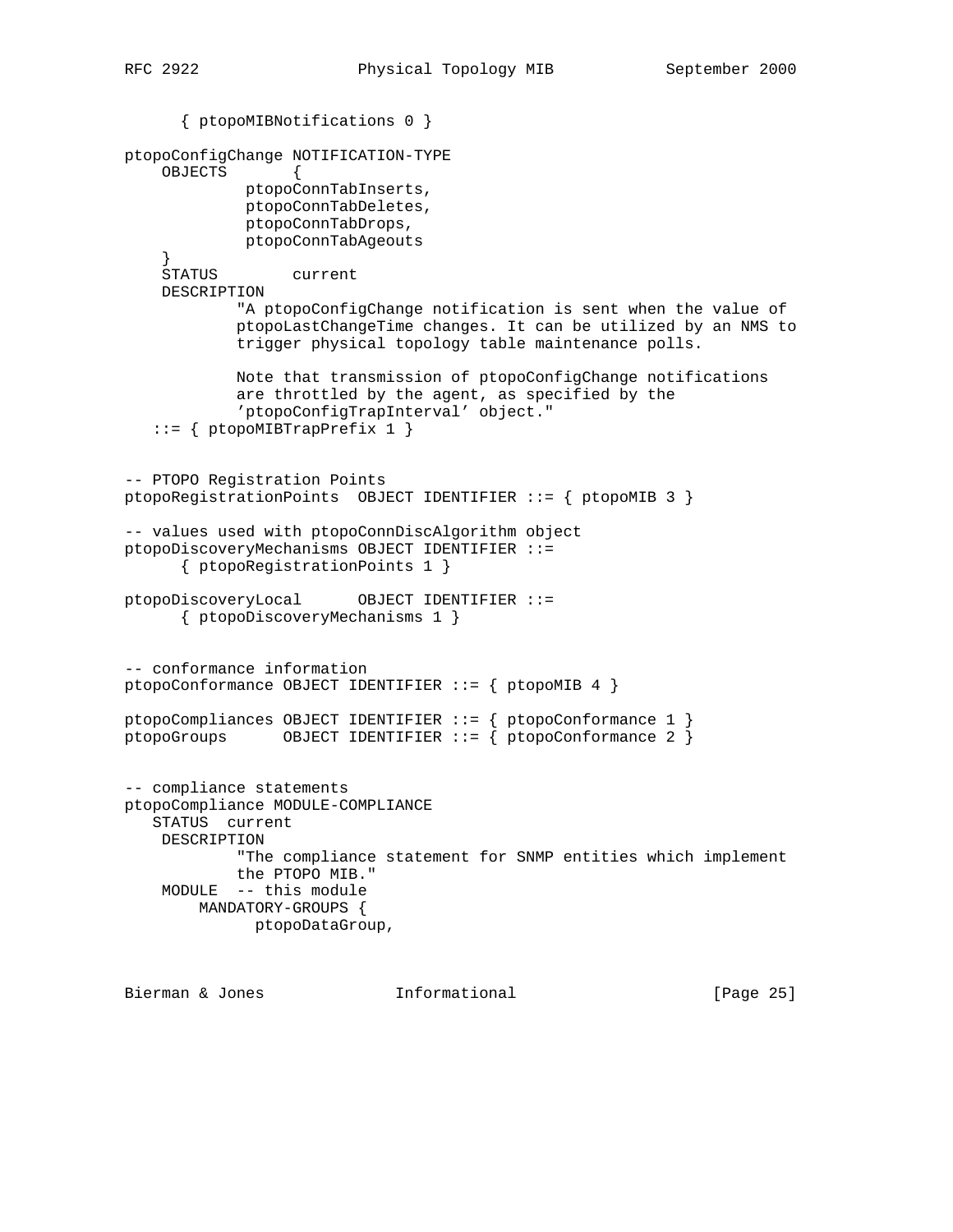```
 ptopoGeneralGroup,
               ptopoConfigGroup,
               ptopoNotificationsGroup
 }
     ::= { ptopoCompliances 1 }
-- MIB groupings
ptopoDataGroup OBJECT-GROUP
     OBJECTS {
          ptopoConnRemoteChassisType,
          ptopoConnRemoteChassis,
          ptopoConnRemotePortType,
          ptopoConnRemotePort,
          ptopoConnDiscAlgorithm,
          ptopoConnAgentNetAddrType,
          ptopoConnAgentNetAddr,
          ptopoConnMultiMacSASeen,
          ptopoConnMultiNetSASeen,
          ptopoConnIsStatic,
          ptopoConnLastVerifyTime,
          ptopoConnRowStatus
     }
     STATUS current
     DESCRIPTION
             "The collection of objects which are used to represent
             physical topology information for which a single agent
             provides management information.
             This group is mandatory for all implementations of the PTOPO
             MIB."
    ::= { ptopoGroups 1 }
ptopoGeneralGroup OBJECT-GROUP
     OBJECTS {
          ptopoLastChangeTime,
          ptopoConnTabInserts,
          ptopoConnTabDeletes,
          ptopoConnTabDrops,
          ptopoConnTabAgeouts
 }
     STATUS current
     DESCRIPTION
             "The collection of objects which are used to report the
             general status of the PTOPO MIB implementation.
             This group is mandatory for all agents which implement the
             PTOPO MIB."
    ::= { ptopoGroups 2 }
```
Bierman & Jones **Informational** [Page 26]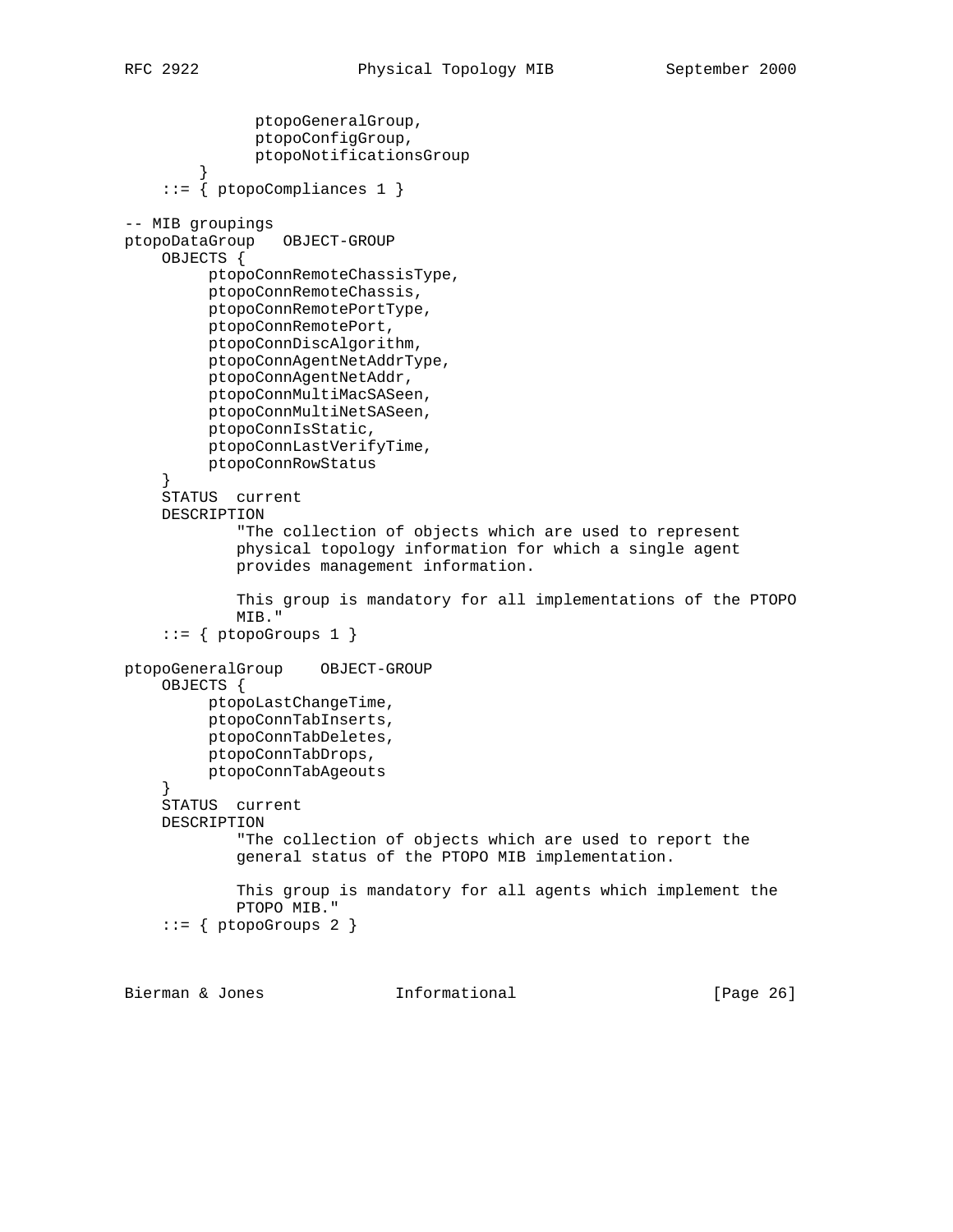```
ptopoConfigGroup OBJECT-GROUP
    OBJECTS {
          ptopoConfigTrapInterval,
          ptopoConfigMaxHoldTime
 }
     STATUS current
     DESCRIPTION
             "The collection of objects which are used to configure the
             PTOPO MIB implementation behavior.
             This group is mandatory for agents which implement the PTOPO
             MIB."
    ::= { ptopoGroups 3 }
ptopoNotificationsGroup NOTIFICATION-GROUP
    NOTIFICATIONS {
         ptopoConfigChange
     }
     STATUS current
    DESCRIPTION
             "The collection of notifications used to indicate PTOPO MIB
             data consistency and general status information.
             This group is mandatory for agents which implement the PTOPO
             MIB."
    ::= \{ptopoGroups 4\}
```
END

 The IETF takes no position regarding the validity or scope of any intellectual property or other rights that might be claimed to pertain to the implementation or use of the technology described in this document or the extent to which any license under such rights might or might not be available; neither does it represent that it has made any effort to identify any such rights. Information on the IETF's procedures with respect to rights in standards-track and standards-related documentation can be found in BCP-11. Copies of claims of rights made available for publication and any assurances of licenses to be made available, or the result of an attempt made to obtain a general license or permission for the use of such proprietary rights by implementors or users of this specification can be obtained from the IETF Secretariat.

 The IETF invites any interested party to bring to its attention any copyrights, patents or patent applications, or other proprietary rights which may cover technology that may be required to practice

Bierman & Jones **Informational** [Page 27]

<sup>5.</sup> Intellectual Property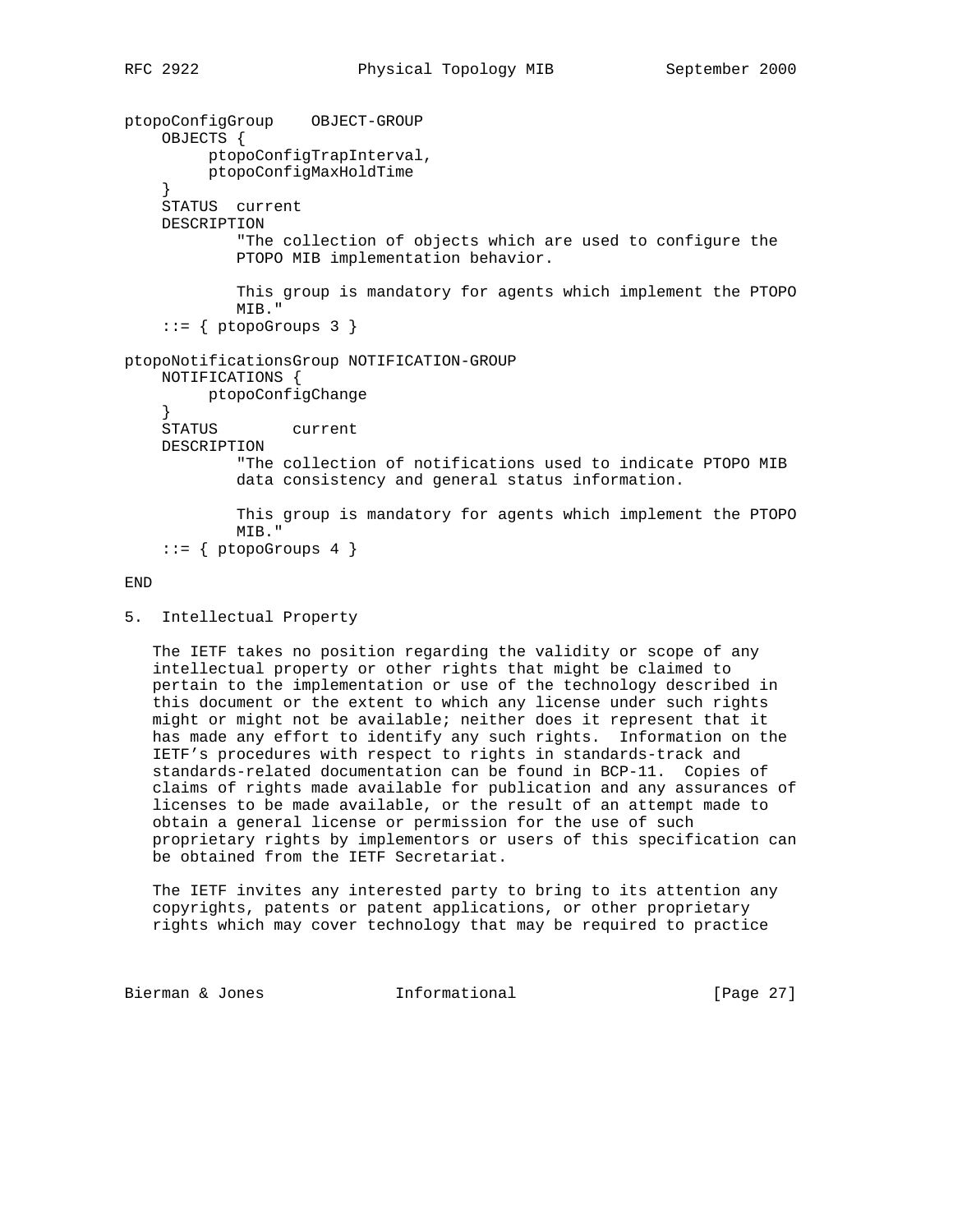this standard. Please address the information to the IETF Executive Director.

 The IETF has been notified of intellectual property rights claimed in regard to some or all of the specification contained in this document. For more information consult the online list of claimed rights.

6. Acknowledgements

 The PTOPO Discovery Protocol is a product of the IETF PTOPOMIB Working Group.

- 7. References
	- [RFC1155] Rose, M. and K. McCloghrie, "Structure and Identification of Management Information for TCP/IP-based Internets", STD 16, RFC 1155, May 1990.
	- [RFC1157] Case, J., Fedor, M., Schoffstall, M. and J. Davin, "Simple Network Management Protocol", STD 15, RFC 1157, May 1990.
	- [RFC1212] Rose, M. and K. McCloghrie, "Concise MIB Definitions", STD 16, RFC 1212, March 1991.
	- [RFC1215] Rose, M., "A Convention for Defining Traps for use with the SNMP", RFC 1215, March 1991.
	- [RFC1493] Decker, E., Langille, P., Rijsinghani, A. and K. McCloghrie, "Definitions of Managed Objects for Bridges", RFC 1493, July 1993.
	- [RFC1700] Reynolds, J. and J. Postel, "Assigned Numbers", STD 2, RFC 1700, October 1994.
	- [RFC1901] Case, J., McCloghrie, K., Rose, M. and S. Waldbusser, "Introduction to Community-based SNMPv2", January 1996.
	- [RFC1902] Case, J., McCloghrie, K., Rose, M. and S. Waldbusser, "Structure of Management Information for version 2 of the Simple Network Management Protocol (SNMPv2)", RFC 1902, January 1996.
	- [RFC1903] Case, J., McCloghrie, K., Rose, M. and S. Waldbusser, "Textual Conventions for version 2 of the Simple Network Management Protocol (SNMPv2)", RFC 1903, January 1996.

Bierman & Jones **Informational** [Page 28]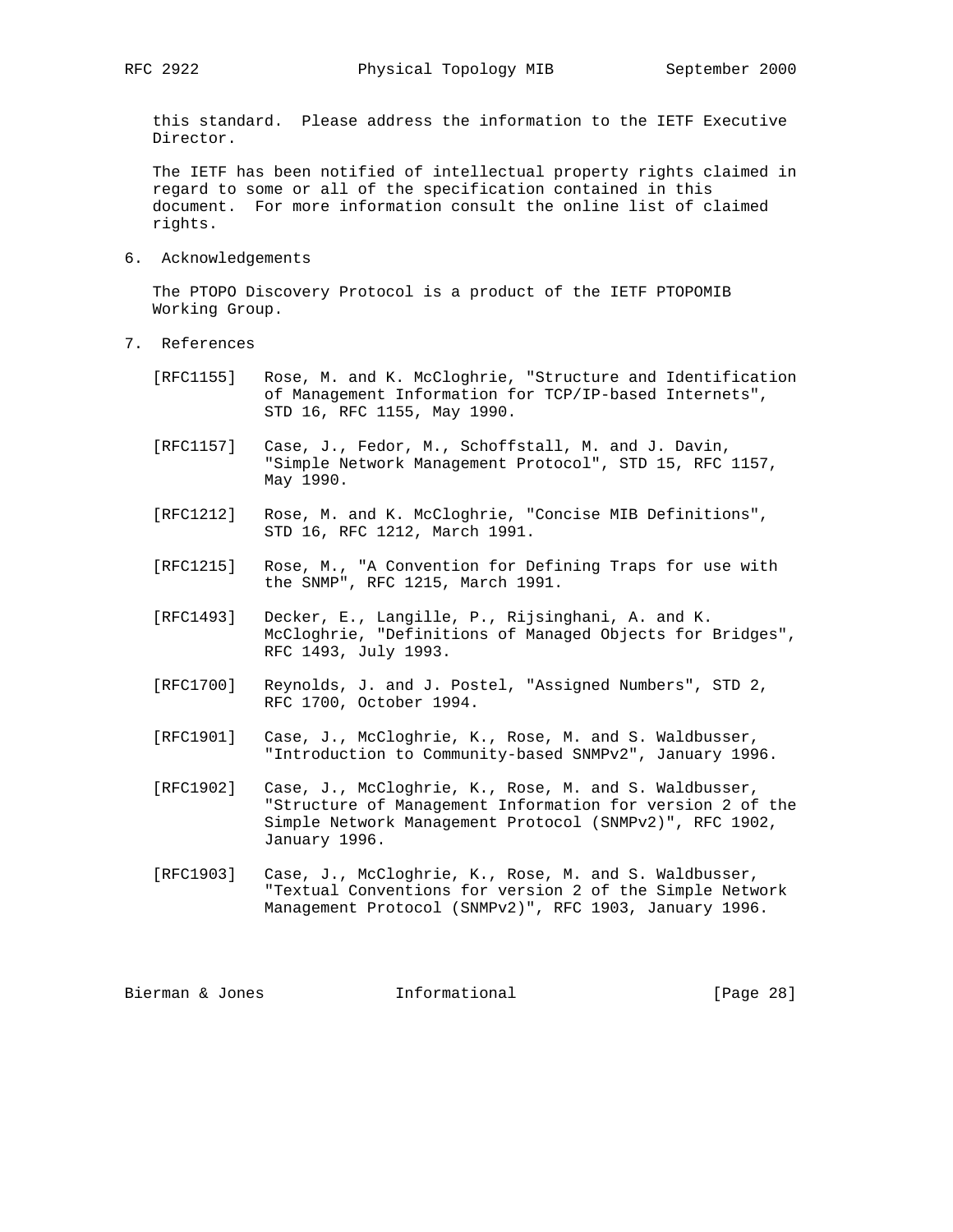- [RFC1904] Case, J., McCloghrie, K., Rose, M. and S. Waldbusser, "Conformance Statements for version 2 of the Simple Network Management Protocol (SNMPv2)", RFC 1904, January 1996.
- [RFC1905] Case, J., McCloghrie, K., Rose, M. and S. Waldbusser, "Protocol Operations for Version 2 of the Simple Network Management Protocol (SNMPv2)", RFC 1905, January 1996.
- [RFC1906] Case, J., McCloghrie, K., Rose, M. and S. Waldbusser, "Transport Mappings for Version 2 of the Simple Network Management Protocol (SNMPv2)", RFC 1906, January 1996.
- [RFC2021] Waldbusser, S., "Remote Network Monitoring MIB (RMON-2)", RFC 2021, January 1997.
- [RFC2037] McCloghrie, K. and A. Bierman, "Entity MIB using SMIv2", RFC 2037, October 1996.
- [RFC2108] de Graaf, K., Romascanu, D., McMaster, D. and K. McCloghrie, "Definitions of Managed Objects for IEEE 802.3 Repeater Devices using SMIv2", RFC 2108, February 1997.
- [RFC2233] McCloghrie, K. and F. Kastenholtz, "The Interfaces Group MIB using SMIv2", RFC 2233, November 1997.
- [RFC2570] Case, J., Mundy, R., Partain, D. and B. Stewart, "Introduction to Version 3 of the Internet-standard Network Management Framework", RFC 2570, April 1999.
- [RFC2571] Harrington, D., Presuhn, R. and B. Wijnen, "An Architecture for Describing SNMP Management Frameworks", RFC 2571, April 1999.
- [RFC2572] Case, J., Harrington D., Presuhn R. and B. Wijnen, "Message Processing and Dispatching for the Simple Network Management Protocol (SNMP)", RFC 2572, April 1999.
- [RFC2573] Levi, D., Meyer, P. and B. Stewart, "SNMPv3 Applications", RFC 2573, April 1999.
- [RFC2574] Blumenthal, U. and B. Wijnen, "User-based Security Model (USM) for version 3 of the Simple Network Management Protocol (SNMPv3)", RFC 2574, April 1999.

Bierman & Jones **Informational** [Page 29]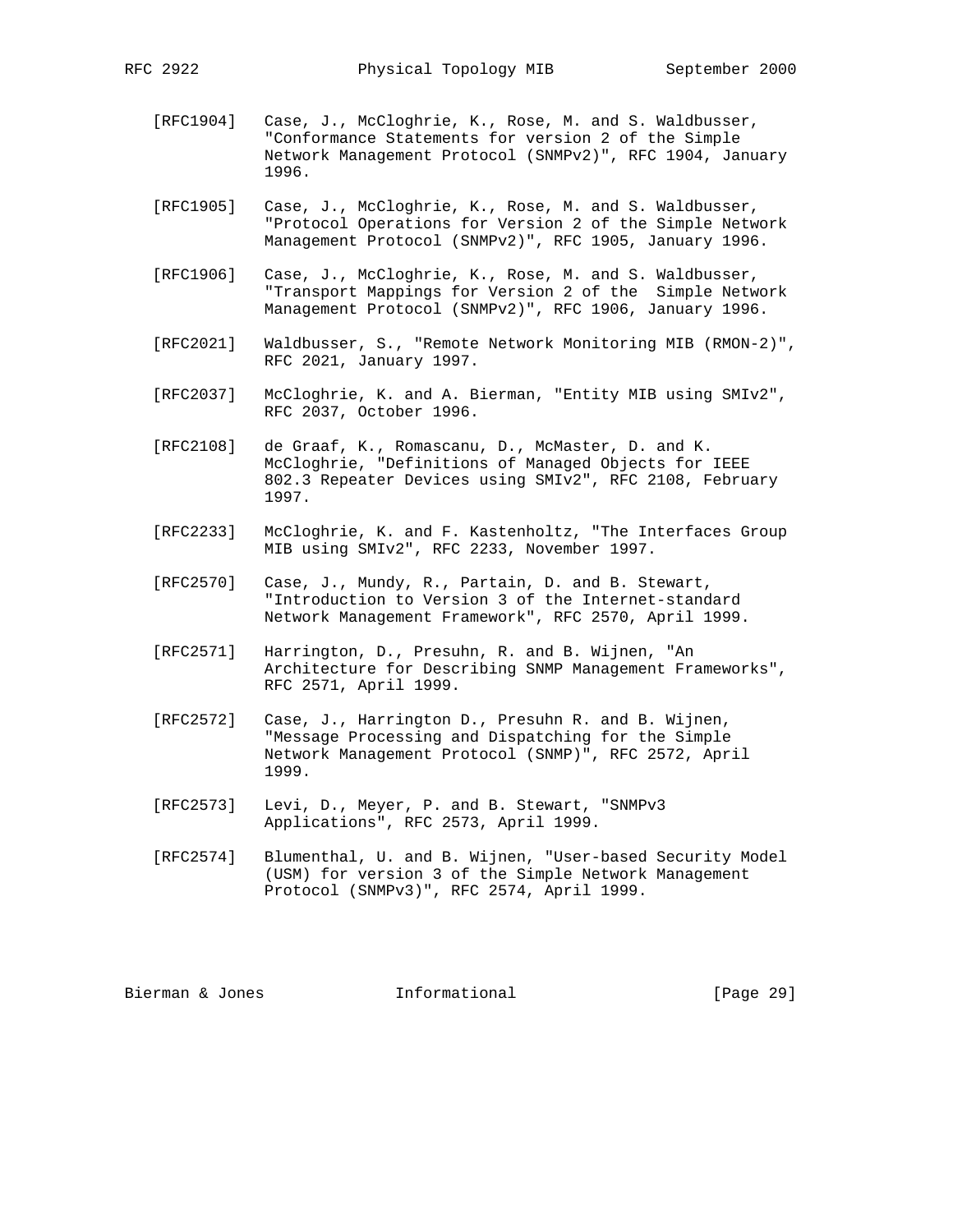- [RFC2575] Wijnen, B., Presuhn, R. and K. McCloghrie, "View-based Access Control Model (VACM) for the Simple Network Management Protocol (SNMP)", RFC 2575, April 1999.
- [RFC2578] McCloghrie, K., Perkins, D., Schoenwaelder, J., Case, J., Rose, M. and S. Waldbusser, "Structure of Management Information Version 2 (SMIv2)", STD 58, RFC 2578, April 1999.
	- [RFC2579] McCloghrie, K., Perkins, D., Schoenwaelder, J., Case, J., Rose, M. and S. Waldbusser, "Textual Conventions for SMIv2", STD 58, RFC 2579, April 1999.
- [RFC2580] McCloghrie, K., Perkins, D., Schoenwaelder, J., Case, J., Rose, M. and S. Waldbusser, "Conformance Statements for SMIv2", STD 58, RFC 2580, April 1999.
	- [RFC2737] McCloghrie, K. and A. Bierman, "Entity MIB (Version 2)", RFC 2737, Cisco Systems, December 1999.
- 8. Security Considerations

 There are a number of management objects defined in this MIB that have a MAX-ACCESS clause of read-write and/or read-create. Such objects may be considered sensitive or vulnerable in some network environments. The support for SET operations in a non-secure environment without proper protection can have a negative effect on network operations.

 There are a number of managed objects in this MIB that may contain sensitive information. These are:

- read-create objects: ptopoConnRemoteChassisType ptopoConnRemoteChassis ptopoConnRemotePortType ptopoConnRemotePort ptopoConnAgentNetAddrType ptopoConnAgentNetAddr ptopoConnIsStatic ptopoConfigTrapInterval ptopoConfigMaxHoldTime
- read-only objects: ptopoConnDiscAlgorithm ptopoConnMultiMacSASeen ptopoConnMultiNetSASeen ptopoConnLastVerifyTime ptopoLastChangeTime

notifications: ptopoConfigChange

 These MIB objects expose information about the physical connectivity for a particular portion of a network.

Bierman & Jones 1nformational [Page 30]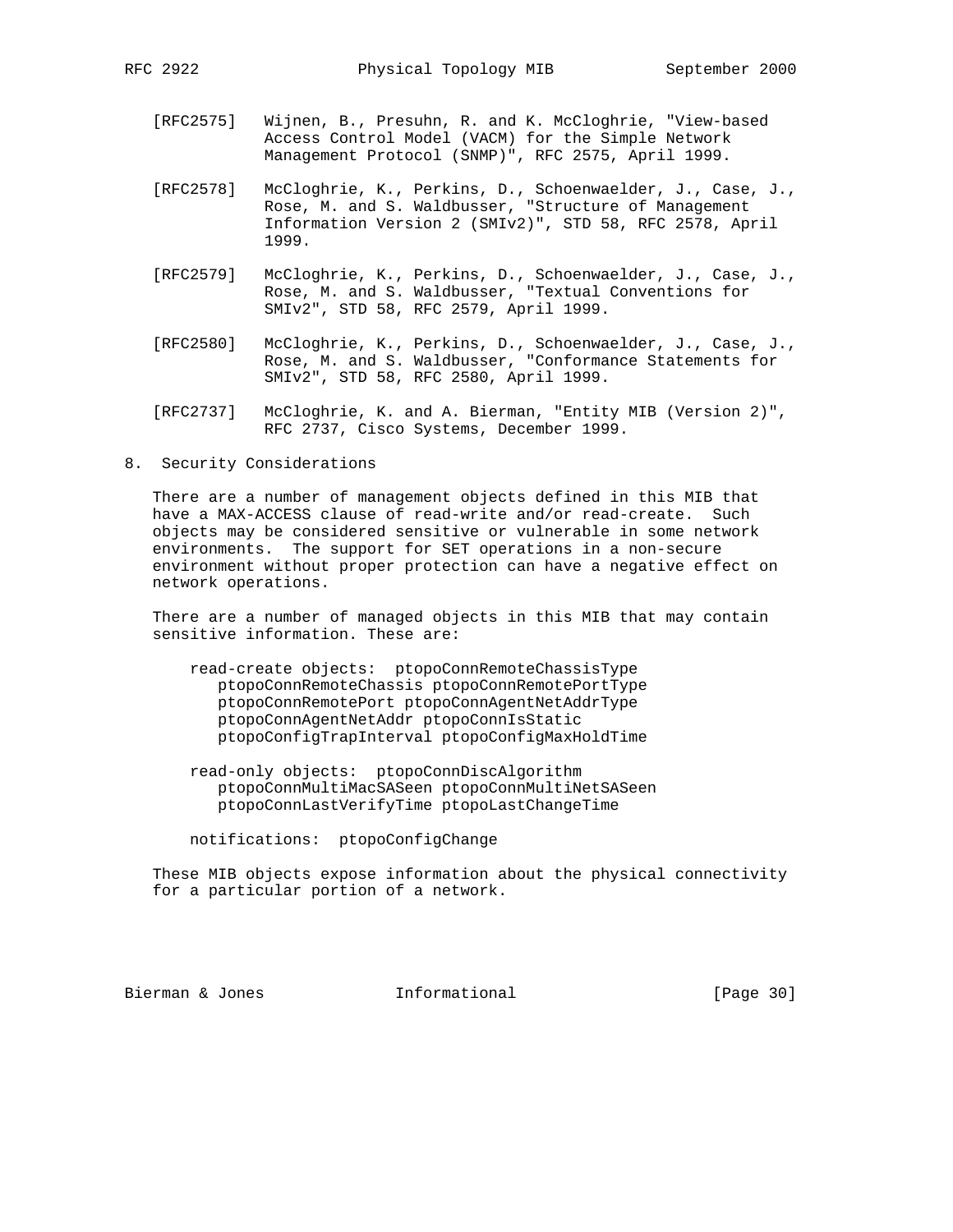A network administrator may also wish to inhibit transmission of any ptopoConfigChange notification by setting the ptopoConfigTrapInterval object to zero.

 It is thus important to control even GET access to these objects and possibly to even encrypt the values of these object when sending them over the network via SNMP. Not all versions of SNMP provide features for such a secure environment.

 SNMPv1 by itself is not a secure environment. Even if the network itself is secure (for example by using IPSec), even then, there is no control as to who on the secure network is allowed to access and GET/SET (read/change/create/delete) the objects in this MIB.

 It is recommended that the implementers consider the security features as provided by the SNMPv3 framework. Specifically, the use of the User-based Security Model RFC 2574 [RFC2574] and the View based Access Control Model RFC 2575 [RFC2575] is recommended.

 It is then a customer/user responsibility to ensure that the SNMP entity giving access to an instance of this MIB, is properly configured to give access to the objects only to those principals (users) that have legitimate rights to indeed GET or SET (change/create/delete) them.

9. Authors' Addresses

 Andy Bierman Cisco Systems 170 West Tasman Drive San Jose, CA USA 95134

 Phone: +1 408-527-3711 EMail: abierman@cisco.com

 Kendall S. Jones Nortel Networks 4401 Great America Parkway Santa Clara, CA USA 95054

 Phone: +1 408-495-7356 EMail: kejones@nortelnetworks.com

Bierman & Jones 1nformational [Page 31]